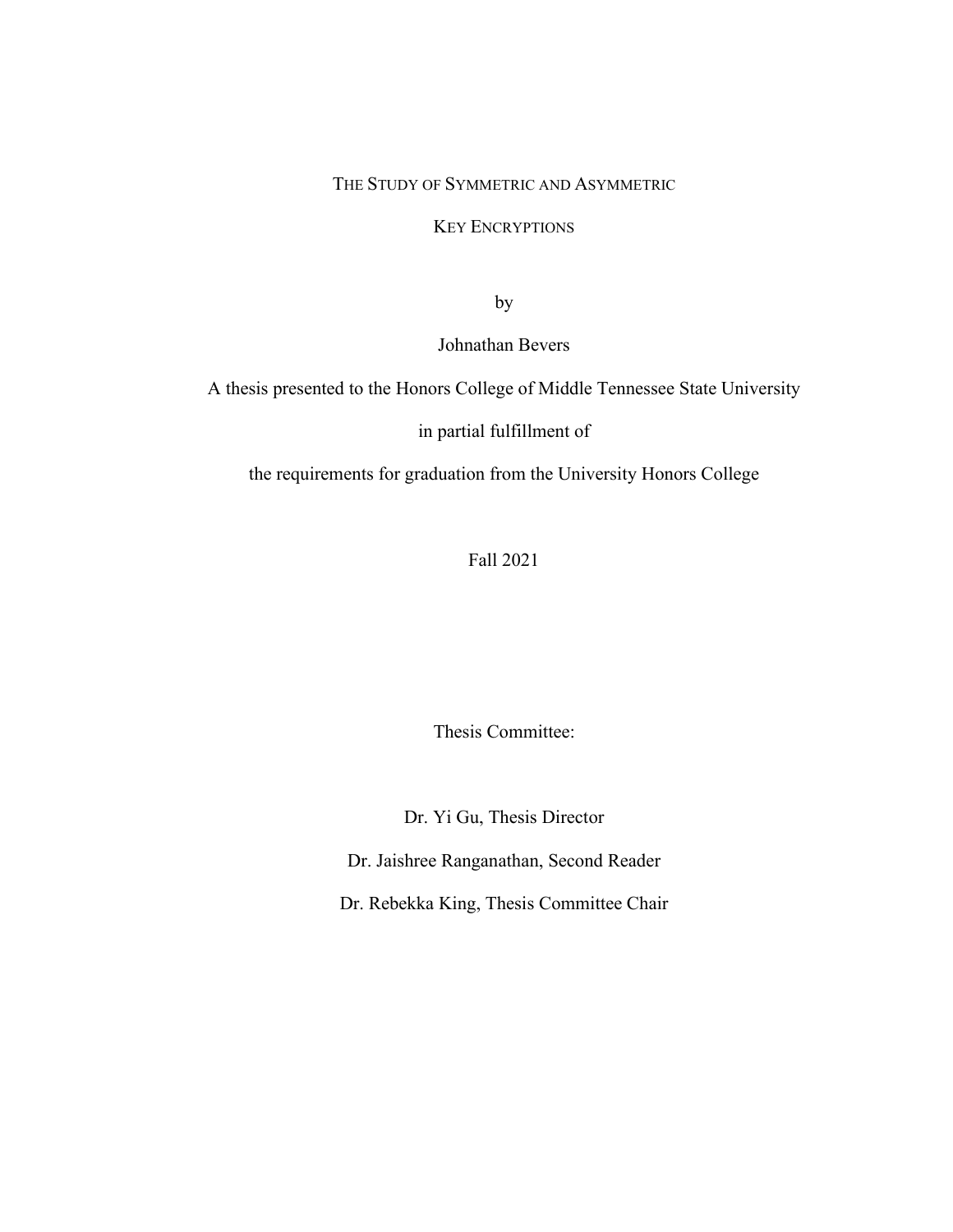#### THE STUDY OF SYMMETRIC AND ASYMMETRIC

#### KEY ENCRYPTIONS

by

Johnathan Bevers

#### APPROVED:

Dr. Yi Gu, Thesis Director

Associate Professor of Computer Science

\_\_\_\_\_\_\_\_\_\_\_\_\_\_\_\_\_\_\_\_\_\_\_\_\_\_\_\_\_\_\_\_\_\_\_\_\_\_

\_\_\_\_\_\_\_\_\_\_\_\_\_\_\_\_\_\_\_\_\_\_\_\_\_\_\_\_\_\_\_\_\_\_\_\_\_\_

Dr. Jaishree Ranganathan, Second Reader

Assistant Professor of Computer Science

Dr. Rebekka King, Thesis Committee Chair

Associate Professor in the Department of Philosophy and

Religious Studies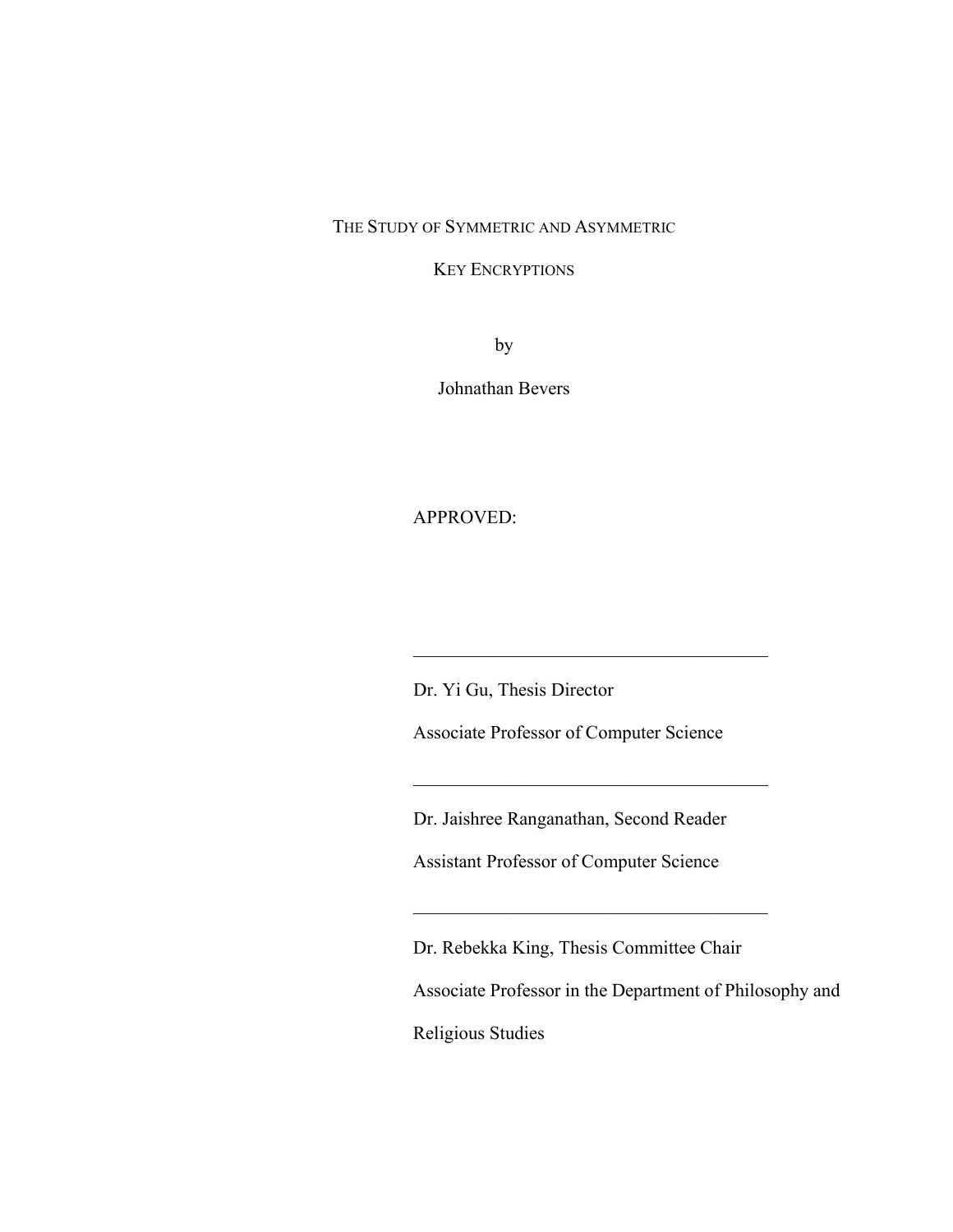## **ACKNOWLEDGEMENTS**

<span id="page-2-0"></span>This project would not have been possible without the support of many people. First and foremost, I am extremely grateful to my supervisor, Dr. Yi Gu for her invaluable advice, continuous support, and patience during my thesis study. She has also helped me extensively with formatting and proofreading many different revisions. I would also like to thank Dr. Jaishree Ranganathan for joining the committee as a second reader and Dr. Rebkka King for being on the committee, as well as their valuable and insightful comments.

I am very grateful to Middle Tennessee State University for awarding me the Honors Transfer Fellowship and providing me with the resources necessary to take on such a large project. This thesis has been the longest and hardest project I have done so far in my studies. I have learned many life skills and lessons that will stick with me as I venture into other research topics or education goals.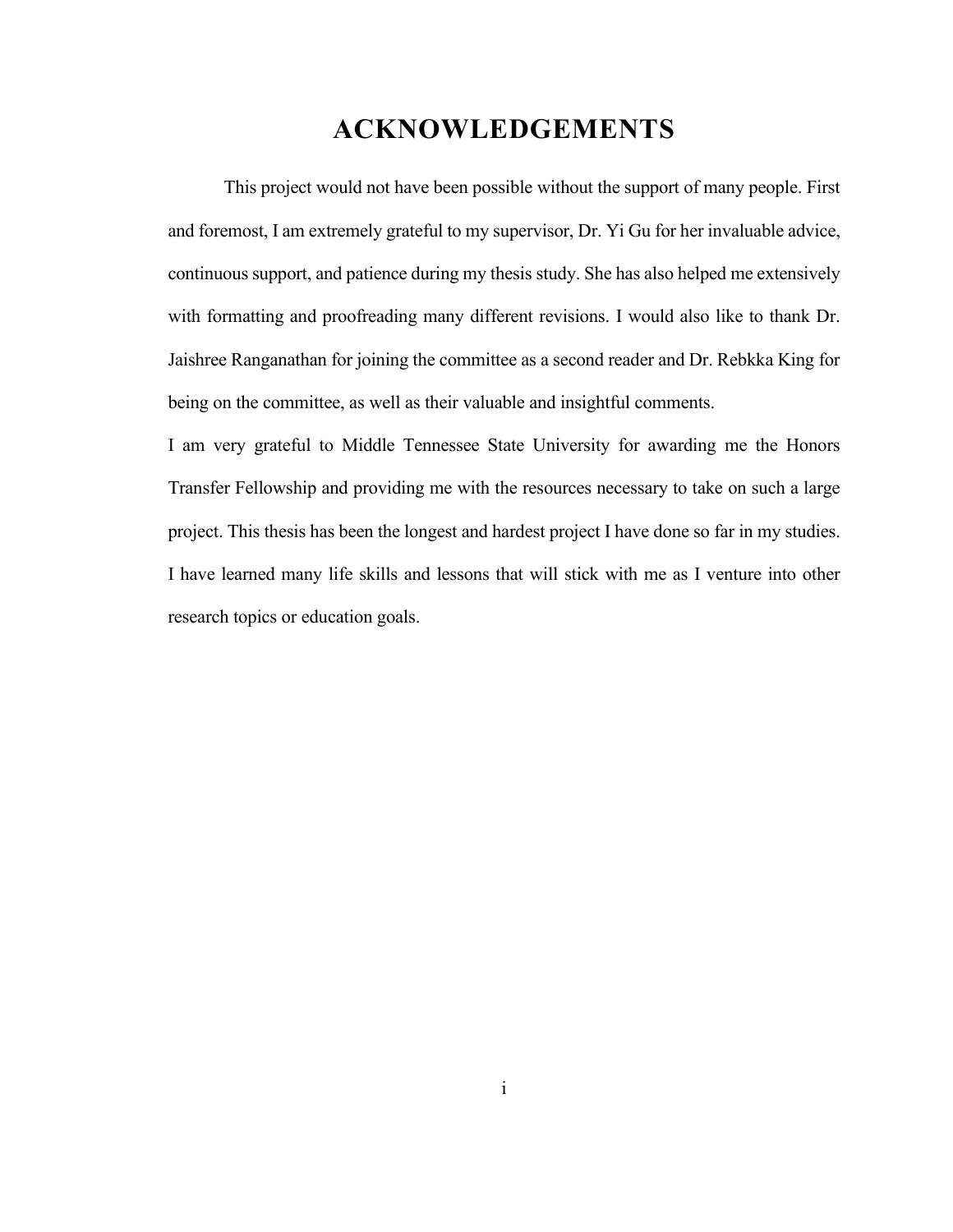### **ABSTRACT**

<span id="page-3-0"></span>Encryption has become a mission critical component in the concept of cyber security. As we know, cryptography prior to the modern age was effectively synonymous with encryption, which has a large amount of complex information that needs to be understood for encryption algorithms to make sense for an average person. In this thesis, we present the background information needed to understand modern day encryption, including mathematical background, encryption keys, security level, and other relevant topics. We also introduce and discuss cryptography and encryption in fine detail to provide an assessable reading experience for those who are both professionals in the field and general readers. Moreover, we implement several classic encryption algorithms in Python, such as DES, AES, RSA, Diffie-Hellman and Elgamal encryption, by analyzing the differences and similarities among them. We evaluate and compare the performance of those algorithms based on a list of carefully selected performance metrics, such as security and speed, to determine which algorithms should be used and which ones should be avoided in different scenarios. The study reveals that different encryption algorithms may have different performances in various scenarios, which can be used as a guidance when a security system is being developed and implemented.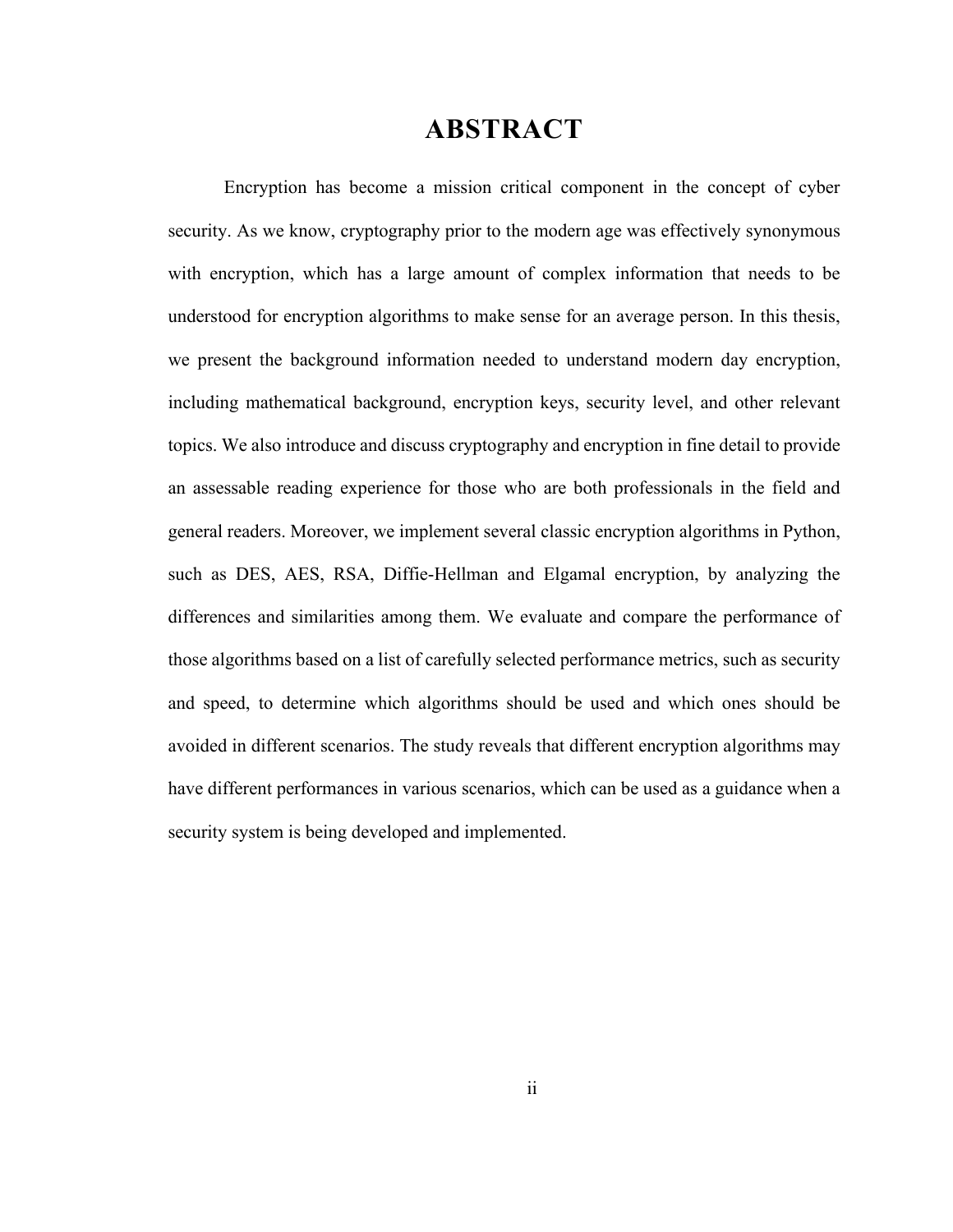# **TABLE OF CONTENTS**

<span id="page-4-0"></span>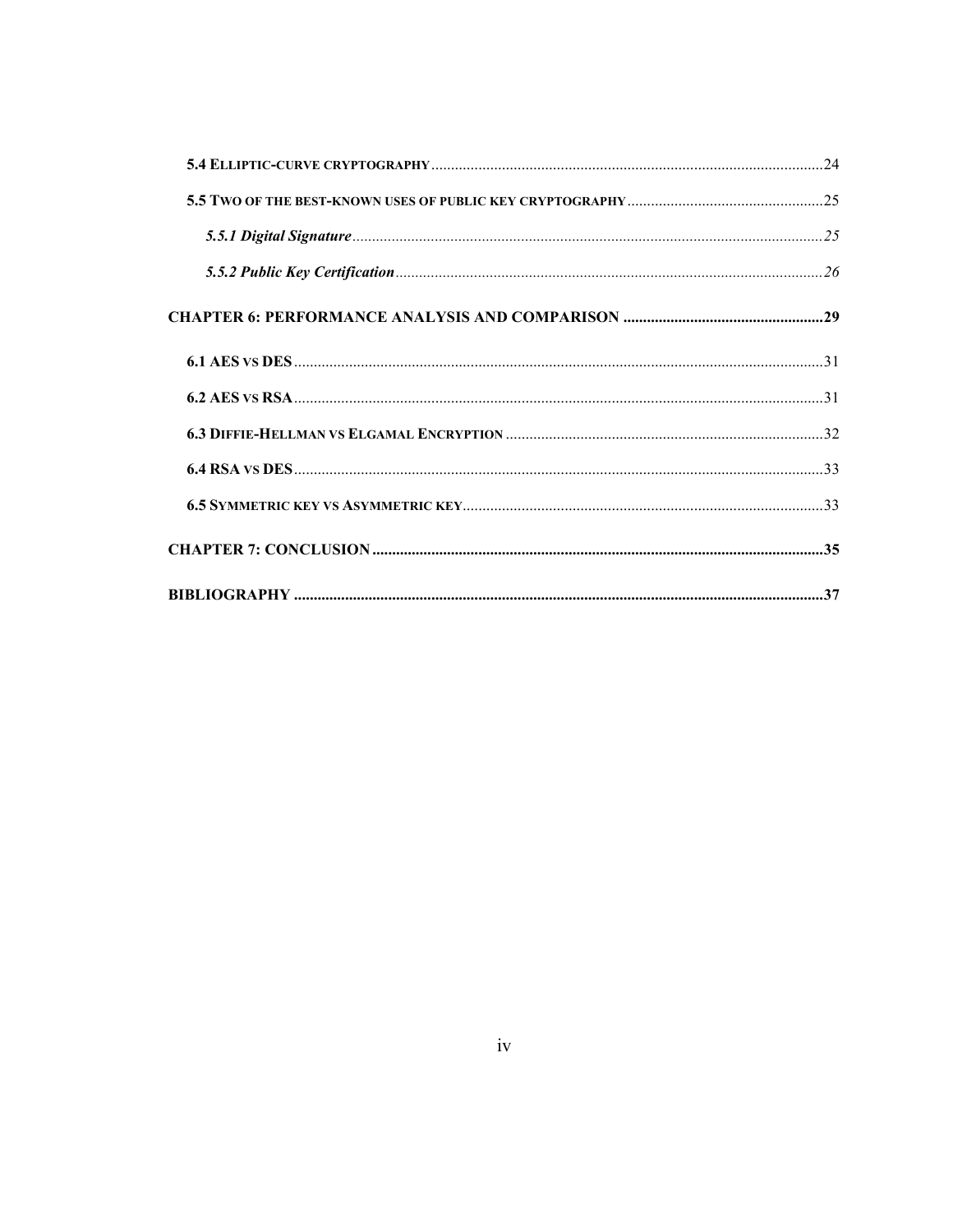# **LIST OF FIGURES**

<span id="page-6-0"></span>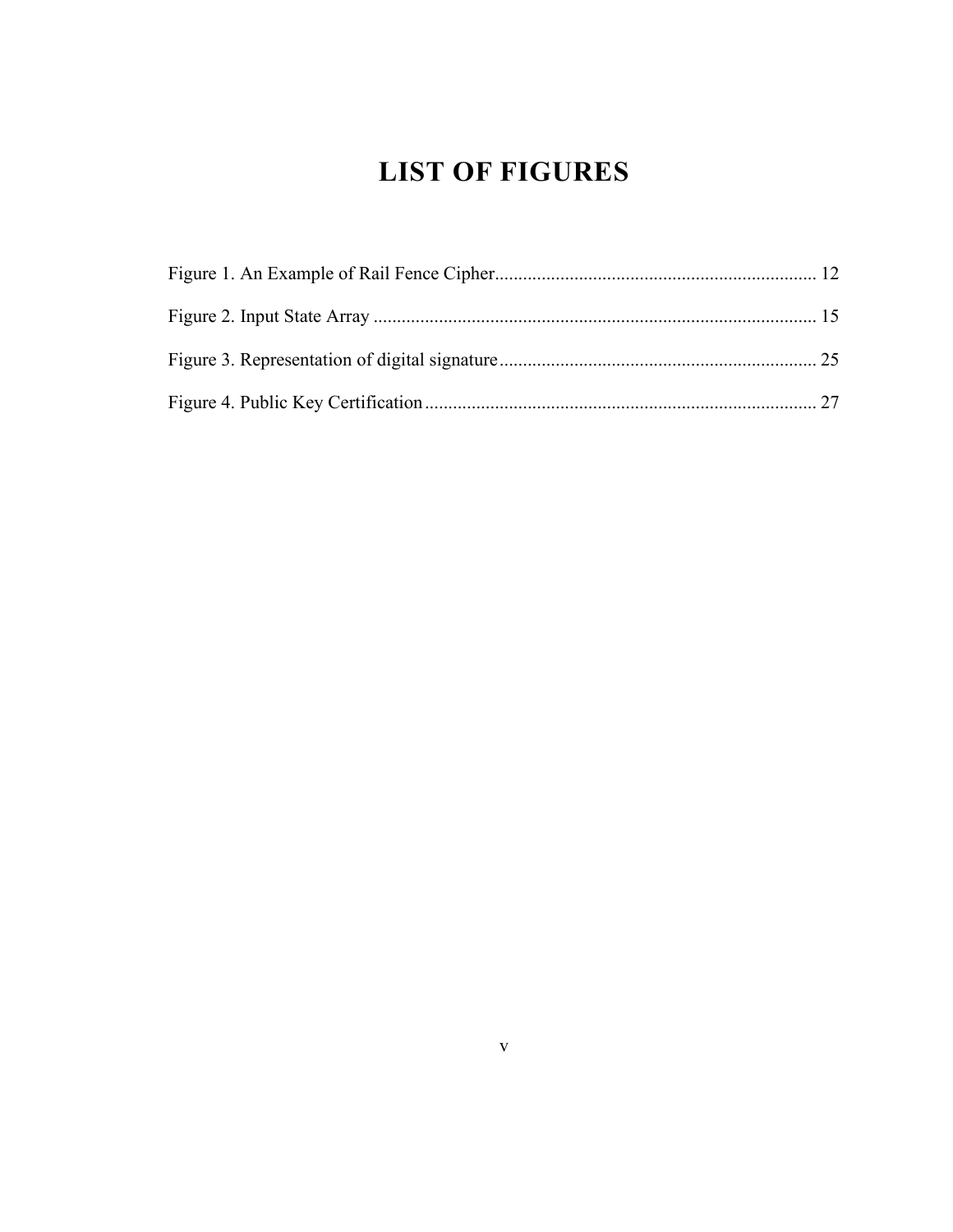## **LIST OF TABLES**

<span id="page-7-0"></span>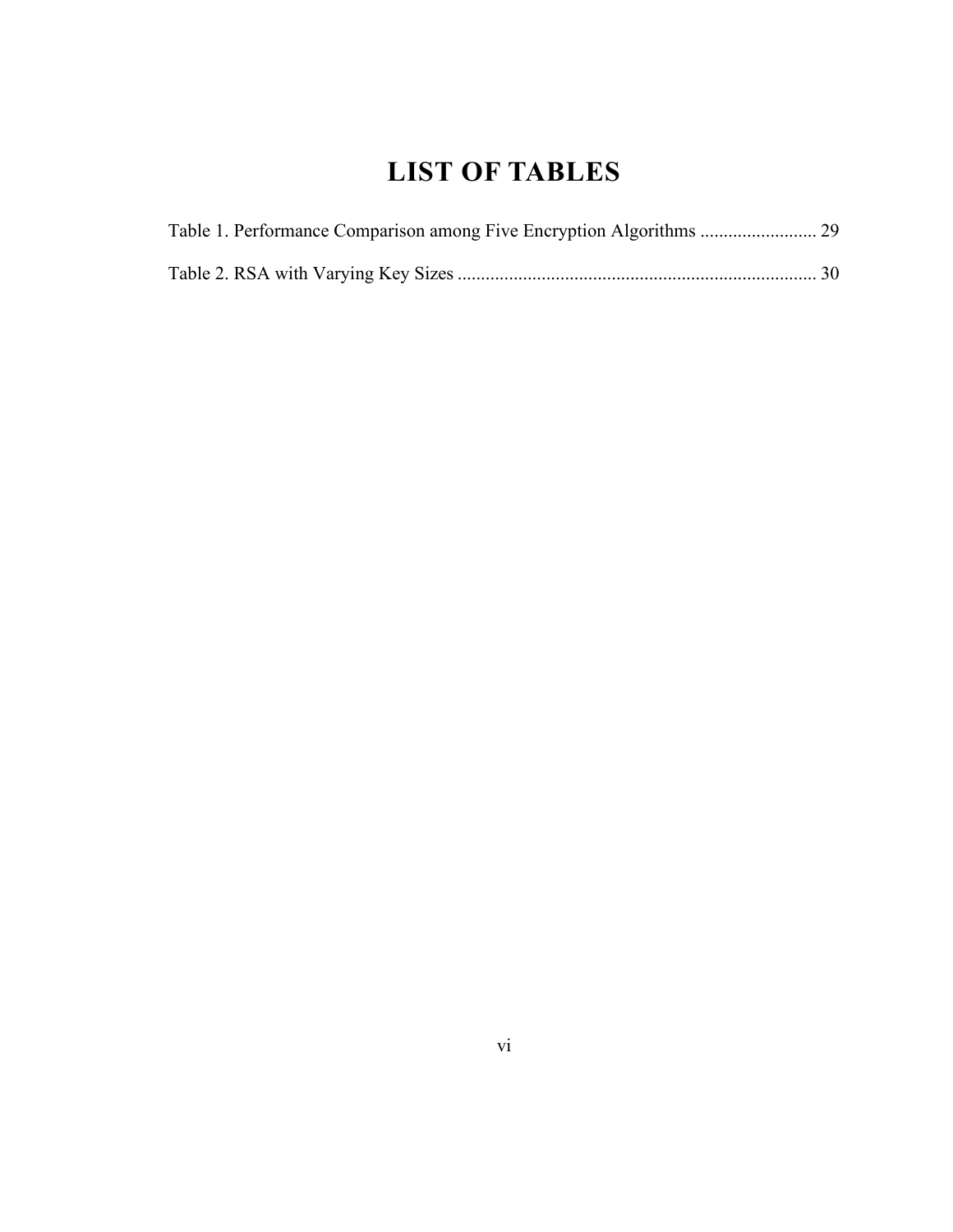## **LIST OF TERMS**

<span id="page-8-0"></span>**Plaintext** Information that is ordinary readable and is the input for an encryption algorithm.

**Ciphertext** The output that is produced by passing plaintext into the encryption algorithm.

**Decryption** The conversion of ciphertext back to plaintext.

**Encryption** The conversion of plaintext into ciphertext.

**Key** Information that is used by an encryption algorithm to either encrypt or decrypt information.

**Symmetric Key Encryption** A type of encryption that involves a singular shared key for both encryption and decryption.

**Asymmetric Key Encryption** A type of encryption algorithm that involves using two separate keys for encryption and decryption. The two keys are known as a Public Key and a Private Key.

**Cryptography** The practice of securing information so that information is hidden to everyone other than the intended recipients.

**Cryptanalysis** The study of analyzing encryption systems to attempt to learn enough information to be able to gain access to encrypted contents.

**Cryptosystem** A group of 3 algorithms that consists of one for key generation, one for encryption, and one for decryption.

**Brute Force Attack** A form of attack on an encryption algorithm that is performed by attempting to guess every valid key until the correct one is found.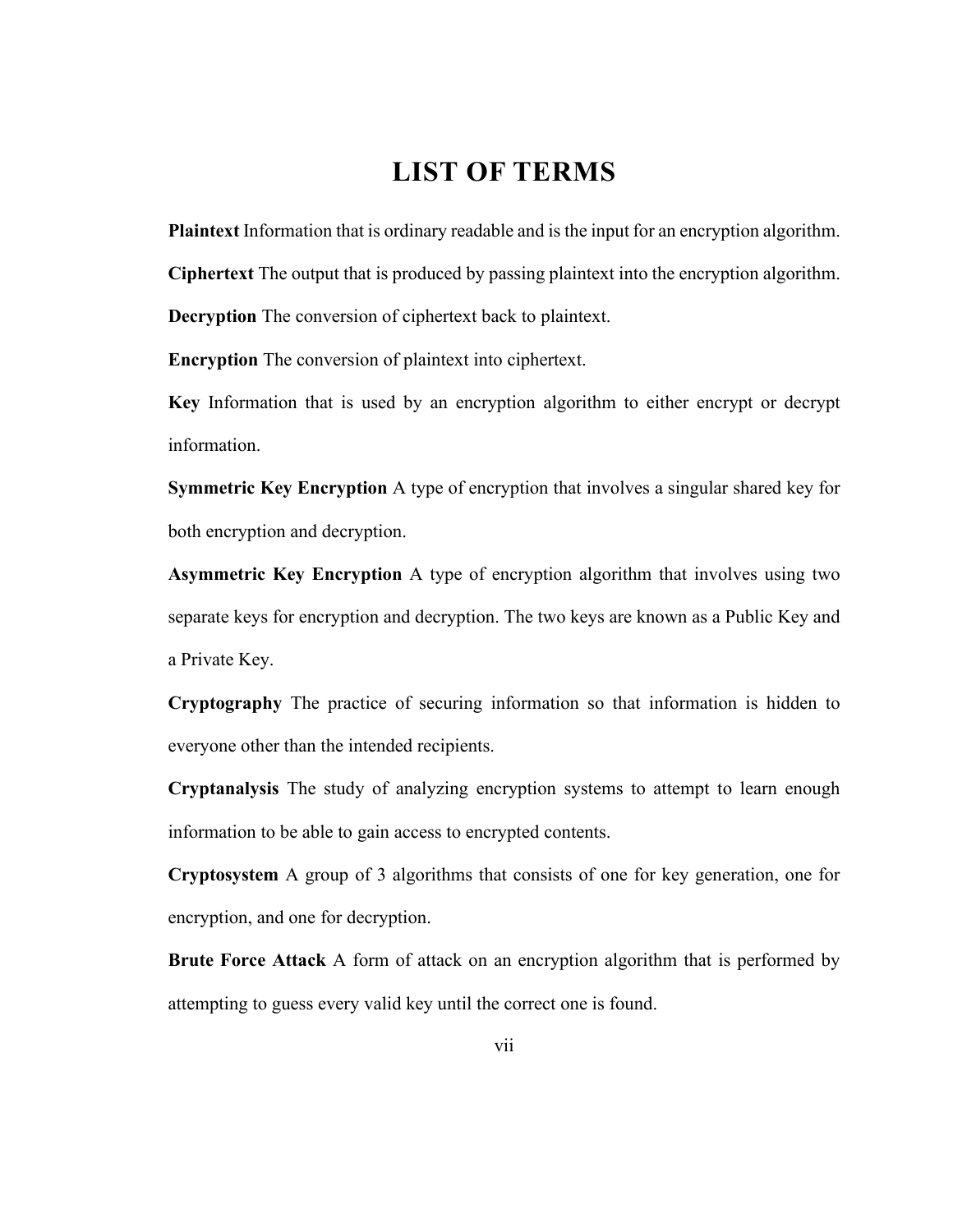## <span id="page-9-0"></span>**CHAPTER 1: INTRODUCTION**

As both e-commerce and technology grow more complex, information is being passed through networks and systems at a record rate. Internet users send information between one another, with some which contain sensitive information such as passwords, credit cards, or anything that one deems private. Used in everyday tasks to protect information from being assessed by unauthorized uses, cryptography is the study and practice of secure communication. Two phases, encryption and decryption lay out the basis for cryptography. Encryption is the conversion of plaintext into ciphertext where plaintext is information that is needing to be hidden from unauthorized users and ciphertext is the encrypted form of the plaintext that is illegible without being decrypted. Encryption algorithms are combined with plaintext and a key as input to form the ciphertext and sends it over to the intended recipient. Decryption is when that ciphertext is converted back into plaintext, making the text legible. Ciphertext should be useless to everyone except users that have the key and decryption algorithm. Ciphertext is an important part of cryptography to have a form to store information in that cannot be read by unauthorized individuals. There are two main forms of encryption. Symmetric key encryption and asymmetric key encryption. There are differences and similarities between these two types of encryptions that will be discussed.

In the beginning of my research, I had assumptions that asymmetric encryptions were always the better encryption algorithm to use due to the amount of security they can provide. As I continued to research, I discovered that the speed of symmetric key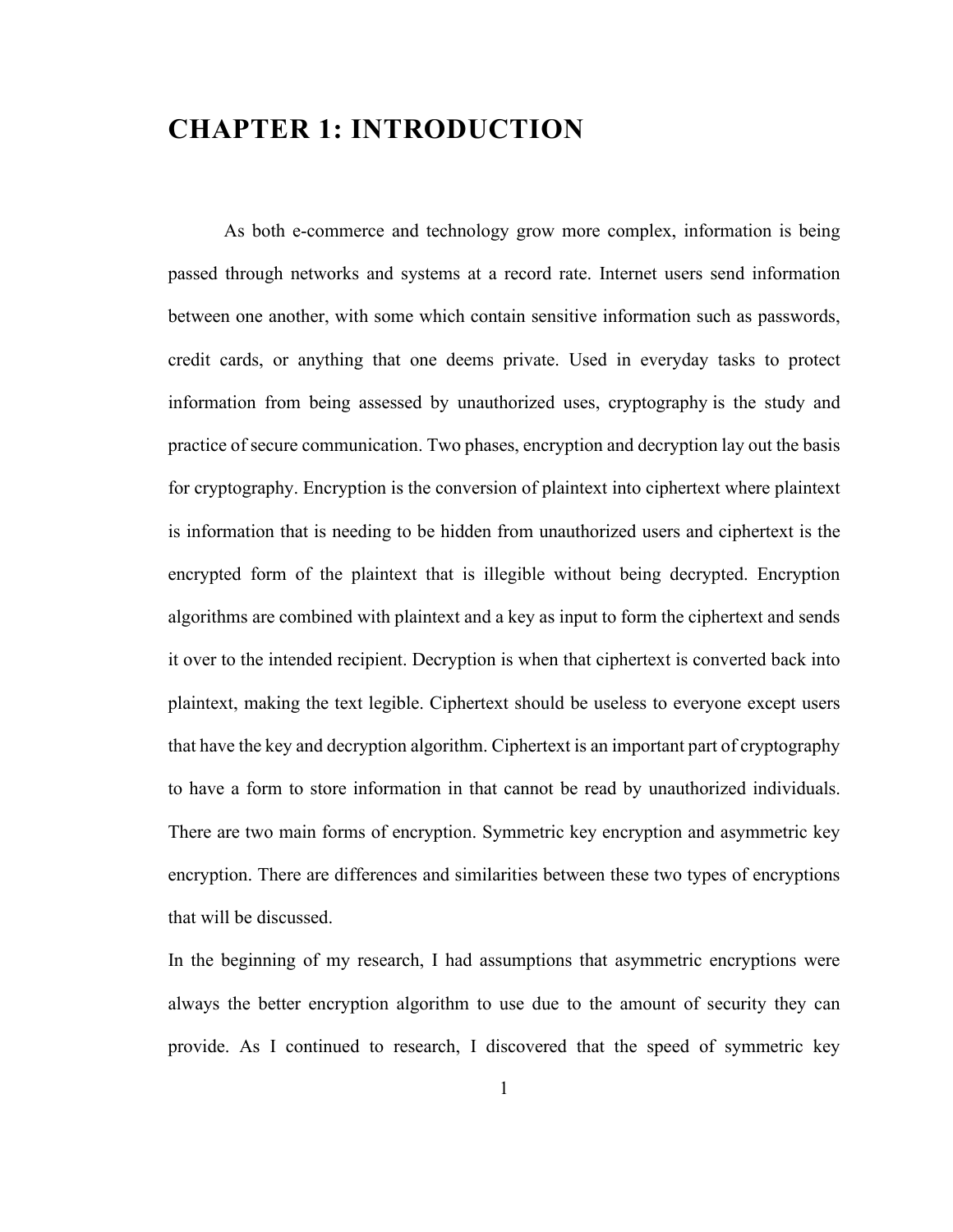encryption algorithms gives them a large benefit in a variety of situations, but speed is not always the most important attribute. My research is important because it allows the reader to establish the foundation needed to understand cryptography while at the same time showing real results of certain algorithms being tested. The results obtained in this thesis show the main similarities and differences among encryption algorithms and what makes them unique. The reader should finish reading with a better overall sense of encryption algorithms and the process from start to finish.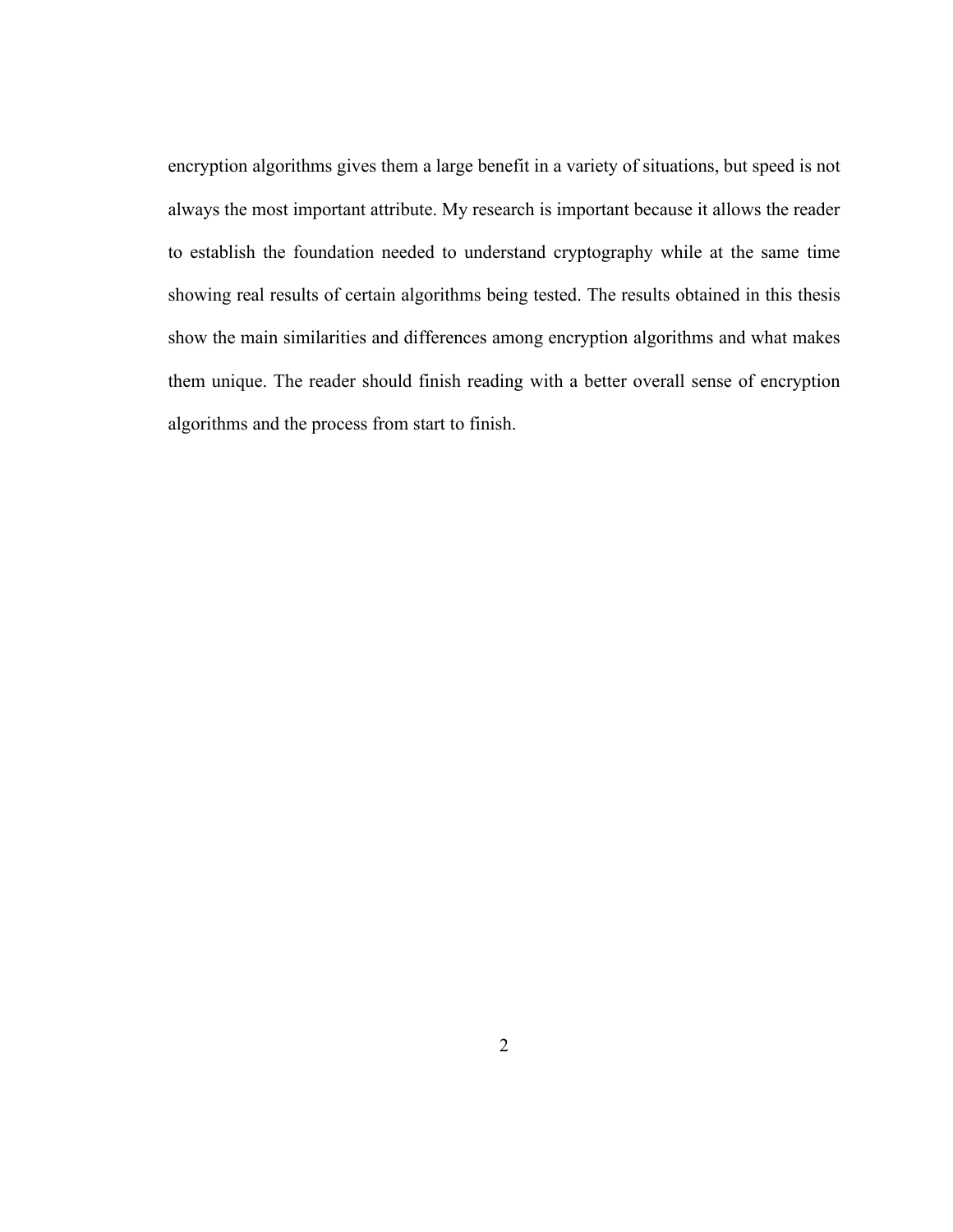## <span id="page-11-0"></span>**CHAPTER 2: RELATED WORK**

"A Survey of Encryption Standards" written in 1993 by Burt Kaliski [3] is a good representation of how far the field of cryptography has come since the beginning. In the paper, Kaliski compared multiple encryption algorithms based on their properties and states multiple environments where the encryption algorithms were possibly useful. Simple systems such as secured emails were listed as potential uses. Most of the attention is focused on public-key cryptosystems, key-agreement algorithms, authentication codes, and secret-key cryptosystems. The study is mainly for experienced cryptographers in the field due to the large amount of jargon used and the year it was published. In 1993, computational technology was just now starting to reach everyday households and it was still in a constant process of discovery. Another paper titled "Encryption algorithms comparisons for wireless networked sensors" written by Xiaohua Luo *et al*. in 2004 shows the transforming field of cryptography, being applied to wireless networks [12]. During the time when the paper was written, resources surrounding security in wireless networks were limited and still in the works. The authors produced a survey of potential encryption algorithms that could be used along with wireless networks. The survey includes a performance analysis to determine the amount of memory required for each encryption algorithm presented and compares it to the resources currently available.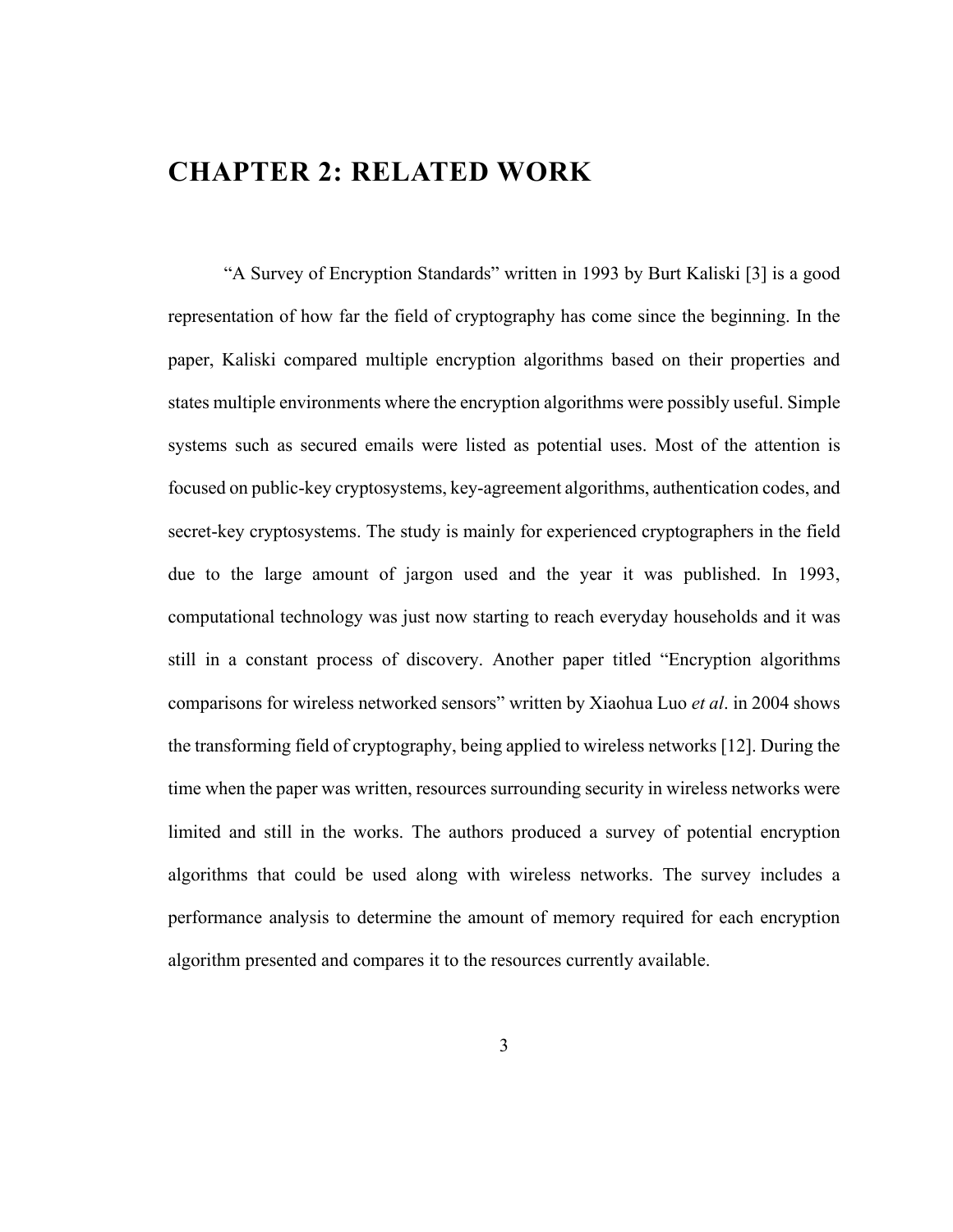A step from the beginning to more recent studies can offer a drastic change in the types of research being done. More and more research efforts have been devoted into the limits of certain encryption algorithms, such as a paper titled "DNA Image Encryption Using Modified Symmetric Key (MSK)" written by Arti Ochani *et al.* [9]. In this paper, DNA is used to further secure an encryption algorithm and provide an additional security layer for a symmetric key encryption algorithm. Another example of current work in the field is a paper titled "A New Symmetric Key Encryption Algorithm using Images as Secret Keys", written by Mazhar Islam *et al.* [2]. In this research paper, instead of the traditional keys being used for an encryption algorithm, an image is used as an input for an encryption algorithm to provide a unique way of encryption. Studies such as these two are constantly being performed and most studies require a significant amount of previous knowledge to understand. Encryption is becoming more popular and required as more of our information and sensitive materials are moved to an electrical means of storage. Increased computing power and resources has led to certain algorithms, such as DES, to be broken and replaced by future algorithms.

The main contribution of our work is to provide a survey of both symmetric and asymmetric key encryption algorithms and conduct performance analysis to determine the best environments for each encryption algorithm type. Our survey intends to be generalized enough for the general readers but specialized enough to contain enough information to be useful in the field of cryptography. Even with the increase in technology that we currently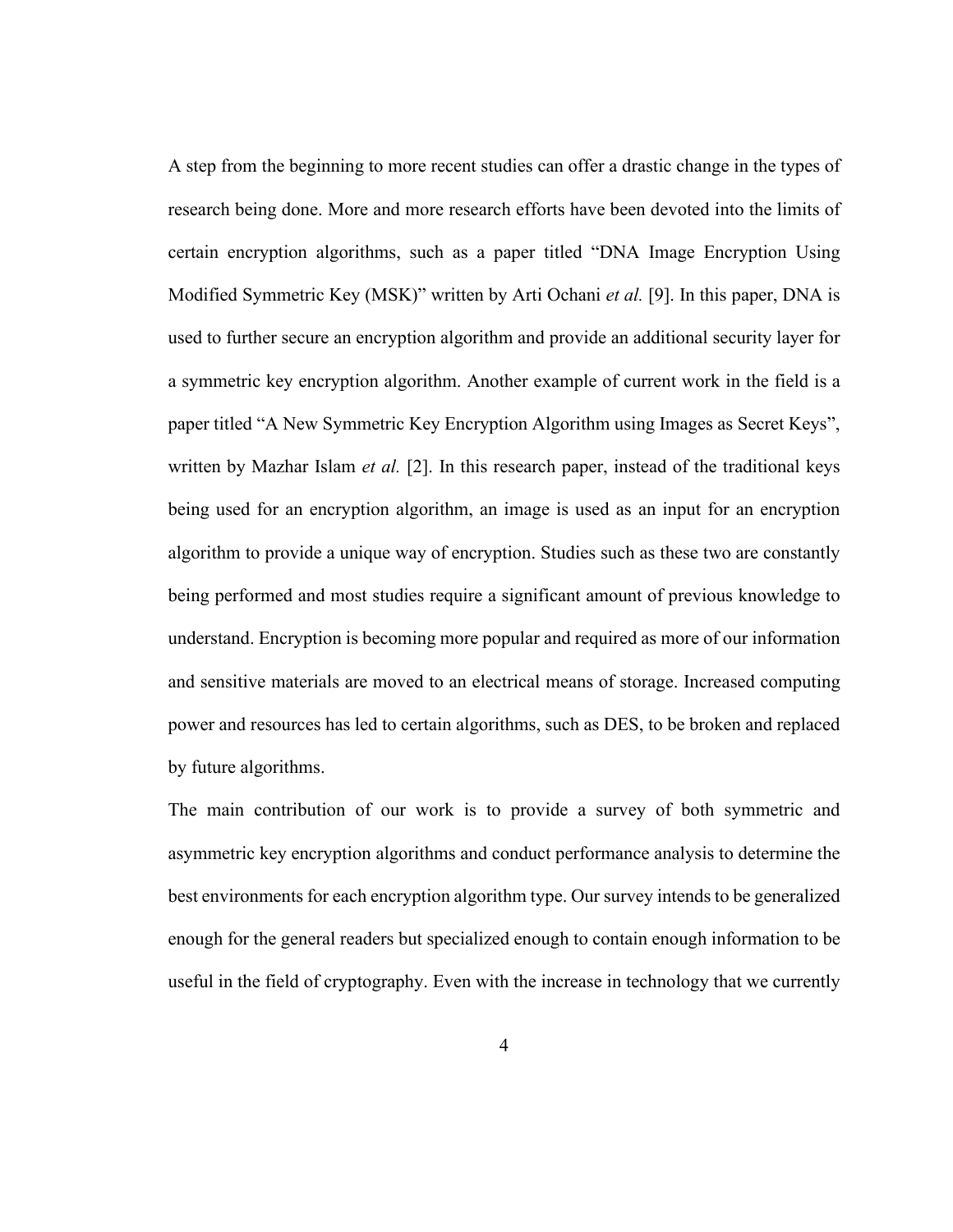have, there are still limitations when it comes to learning, implementing, and understanding encryption algorithms. We provide a necessary background to allow the audiences to understand the mathematical concepts behind them and then provide the performance analysis to show the algorithms in action with their results.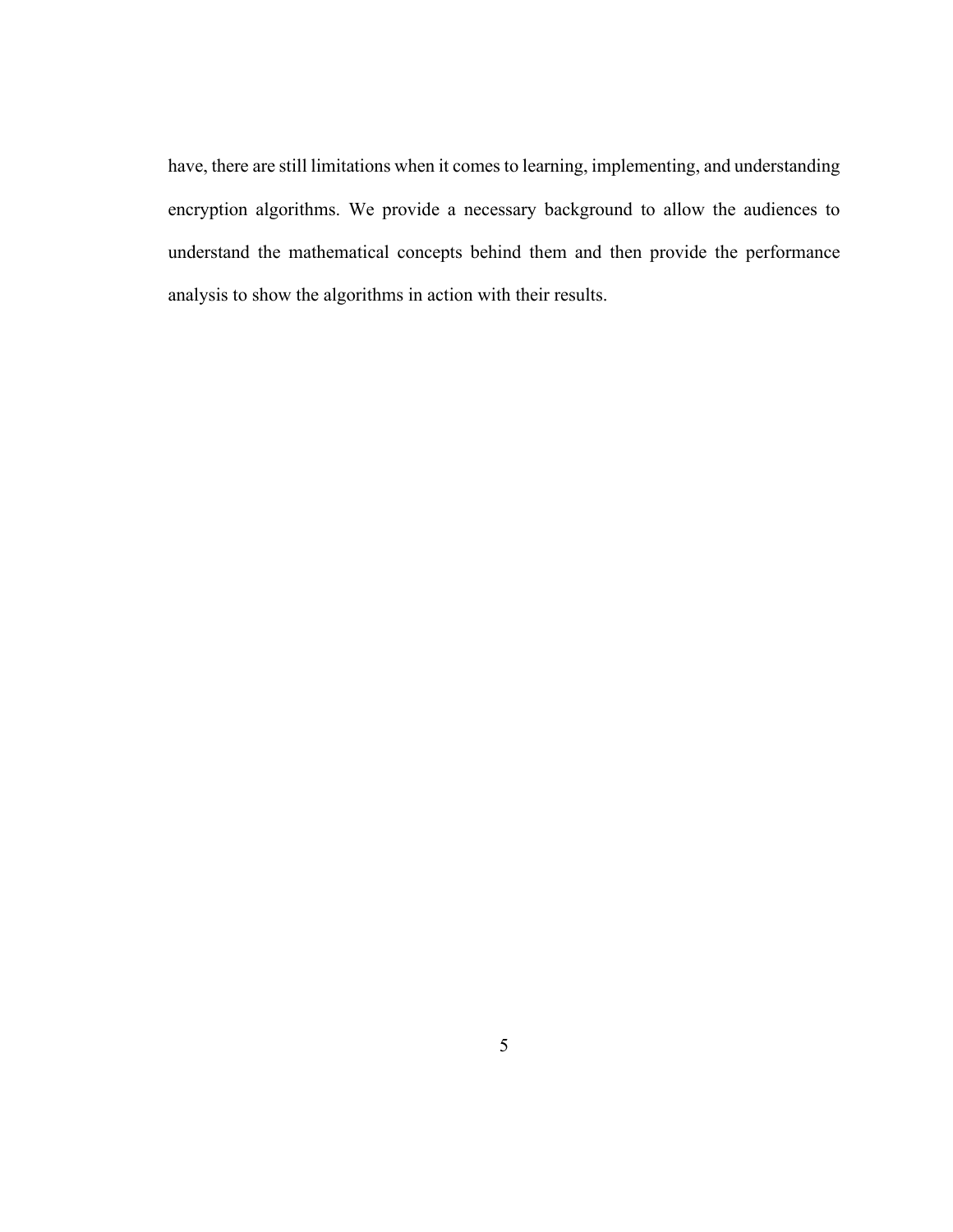## <span id="page-14-0"></span>**CHAPTER 3: MATHEMATICAL BACKGROUND**

Modern day encryption algorithms are based on mathematical concepts to increase the security provided and the speed at which information can be processed. These mathematical foundations can be quite complicated to the ordinary people who do not study cryptography. Therefore, we present below a list of important mathematical concepts to facilitate our discussion on the encryption algorithms and minimize the unnecessary confusions.

#### <span id="page-14-1"></span>**3. 1 Groups**

The first complicated math topic that will be explained is a group. A group is a set of elements with a binary operation that is performed to each ordered pair of elements. The first kind of group we will talk about is called an abelian group. A group is abelian if the group's binary operation can be applied to two elements in the group and the result is not impacted by the order the two elements are in. The abelian group is sometimes referred to as the commutative group due to it expressing the commutative property. There's another type of group called a cyclic group. All cyclic groups are abelian, and they can be infinite or finite. A group is cyclic if every element of the group can be generated by an element contained within the group. This can be very confusing, so, to help explain further here is an example. We'll start with the set  $U(9) = \{1,2,4,5,7,8\}$ . This is an example of a cyclic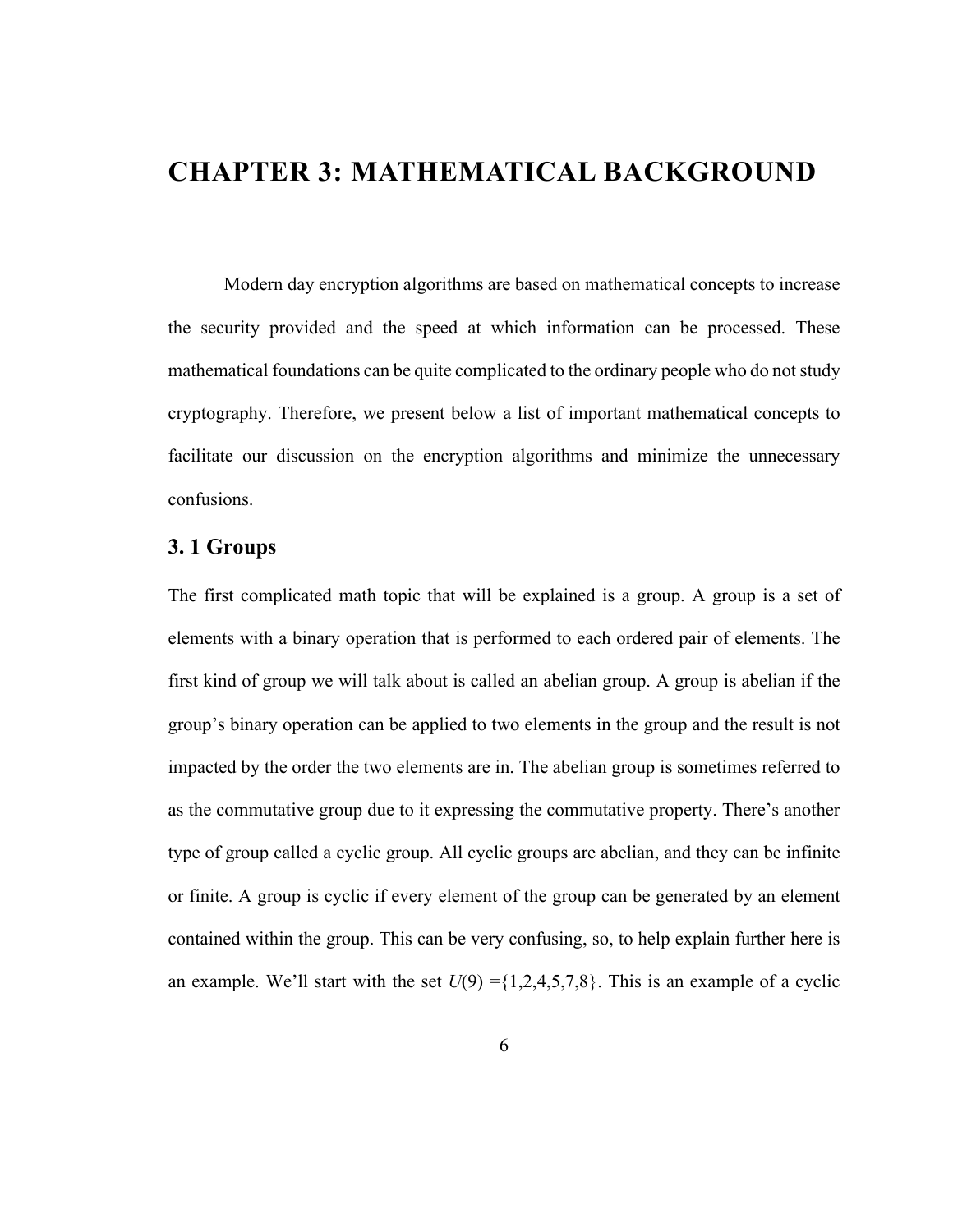group because you can obtain each element within the group with the element *2k .* Such as  $2^{0} = 1$ ,  $2^{1} = 2$ ,  $2^{2} = 4$ ,  $2^{3} = 8$ ,  $2^{4} \mod 9 = 7$ ,  $2^{5} \mod 9 = 5$ . This makes 2 the generator of the group *U*(9) and means that it is a cyclic group.

#### <span id="page-15-0"></span>**3.2 Prime Numbers and GCD**

Prime numbers play an important role in cryptography due to their usage in many encryption algorithms. A number is considered prime if it can only be divided evenly by 1 and itself. The number 1 is not prime due to itself and 1 being the same. 2 is the only even prime number because it is divisible by 1 and itself (2). Another topic that is useful for encryption is the greatest common divisor (GCD). The GCD of 2 or more numbers is the largest number that can divide into each of the numbers. The most common format for GCD is  $gcd(i,j)$ . For example,  $gcd(9,12) = 3$ , because 3 is the greatest common divisor for the integers 9 and 12. If the GCD of two numbers is 1, then those two numbers are considered relatively prime. Two numbers are considered relatively prime if their only positive common divisor is 1. For example, the integers 7 and 31 are relatively prime because 1 is their only positive common divisor.

#### <span id="page-15-1"></span>**3.3 Modular Arithmetic**

The remainder when dividing numbers is called the modulo. For example, if you have the expression *7 mod 2*  $\equiv$  *I* it would portray that if you divide 7 by 2, 1 would be the remainder. Modular arithmetic is a confusing topic that is sometimes hard to understand by noncryptographers. The easiest way to comprehend this subject is through time. On an analog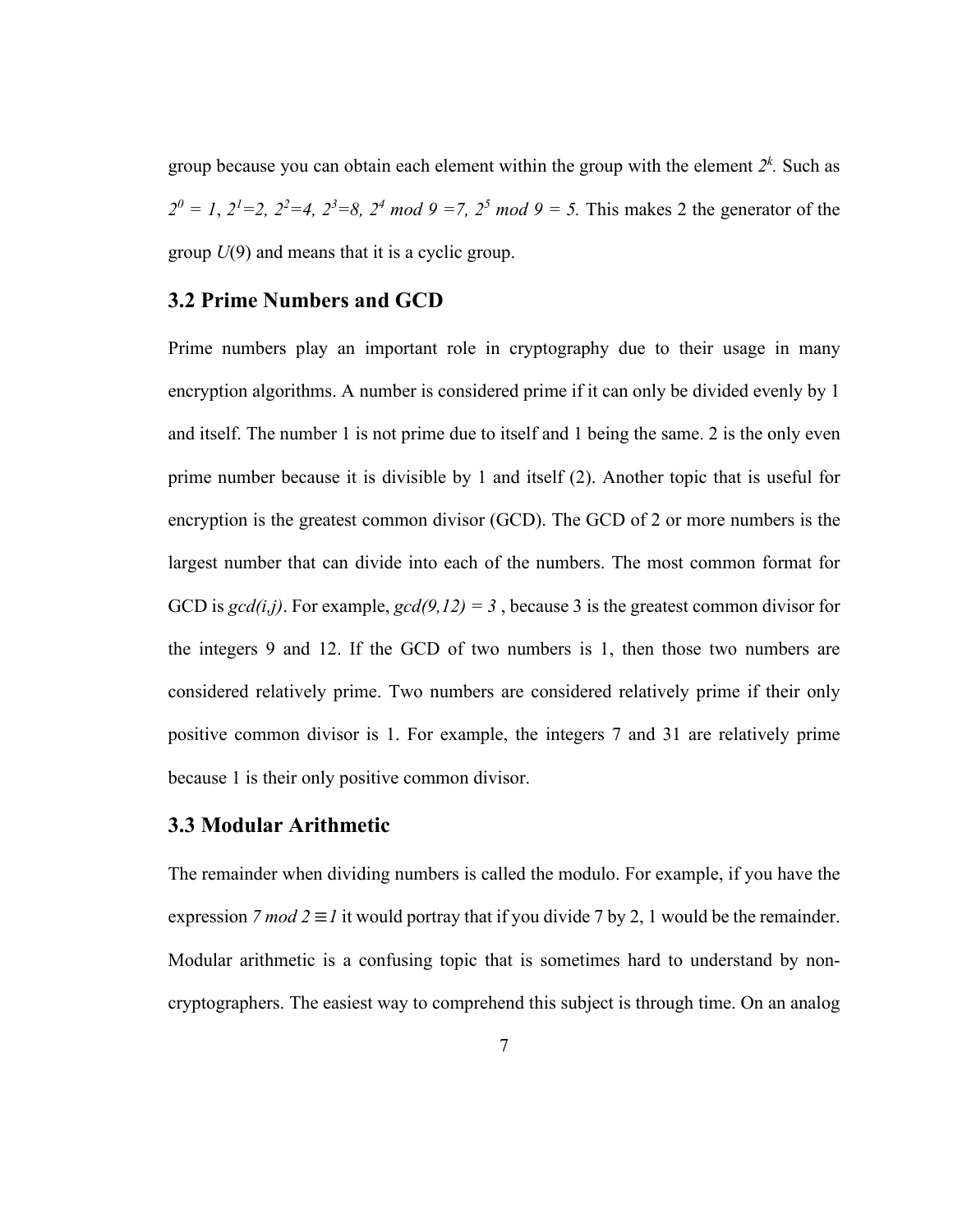clock there are only 12 numbers but there are 24 hours in a day. If it was 5:00 and you wanted to predict where the hour hand would be in 10 hours, it would not be at 15:00. 3:00 is the correct time it would be at. This is the same as saying  $15 \mod 12 \equiv 3 \mod 12$ . In this example, 15:00 and 3:00 are equal or in modular arithmetic terms, congruent. Congruency is commonly represented by an equal sign with 3 lines instead of the usual 2.

#### <span id="page-16-0"></span>**3.4 Theorems**

In cryptography, there are a couple of number theory concepts called theorems that are commonly used in encryption and decryption. The first theorem is called Fermat's Little Theorem but is sometimes shortened to Fermat's theorem. Fermat's theorem is as stated: If *p* is a prime number and *a* and *p* are relatively prime then  $a^{p-1} \equiv 1 \pmod{p}$ . This theorem can be useful for calculating complex problems that would be difficult to solve otherwise. Here is an example of the theorem being used to solve a complex problem. If you have the question "Find the remainder when you divide  $3^{100,000}$  by 35," it would be difficult to find the solution without this theorem. 31 is a prime number and 31 and 3 are coprime so the theorem can be used. Coprime is another term that is a synonym for relatively prime. Here are the steps:

$$
3^{31-1} \equiv 1 \pmod{31}
$$

$$
3^{30} \equiv 1 \pmod{31}
$$

This is what we get when we input the information into the theorem. 100,000 will be divided by 30 to get the quotient and remainder.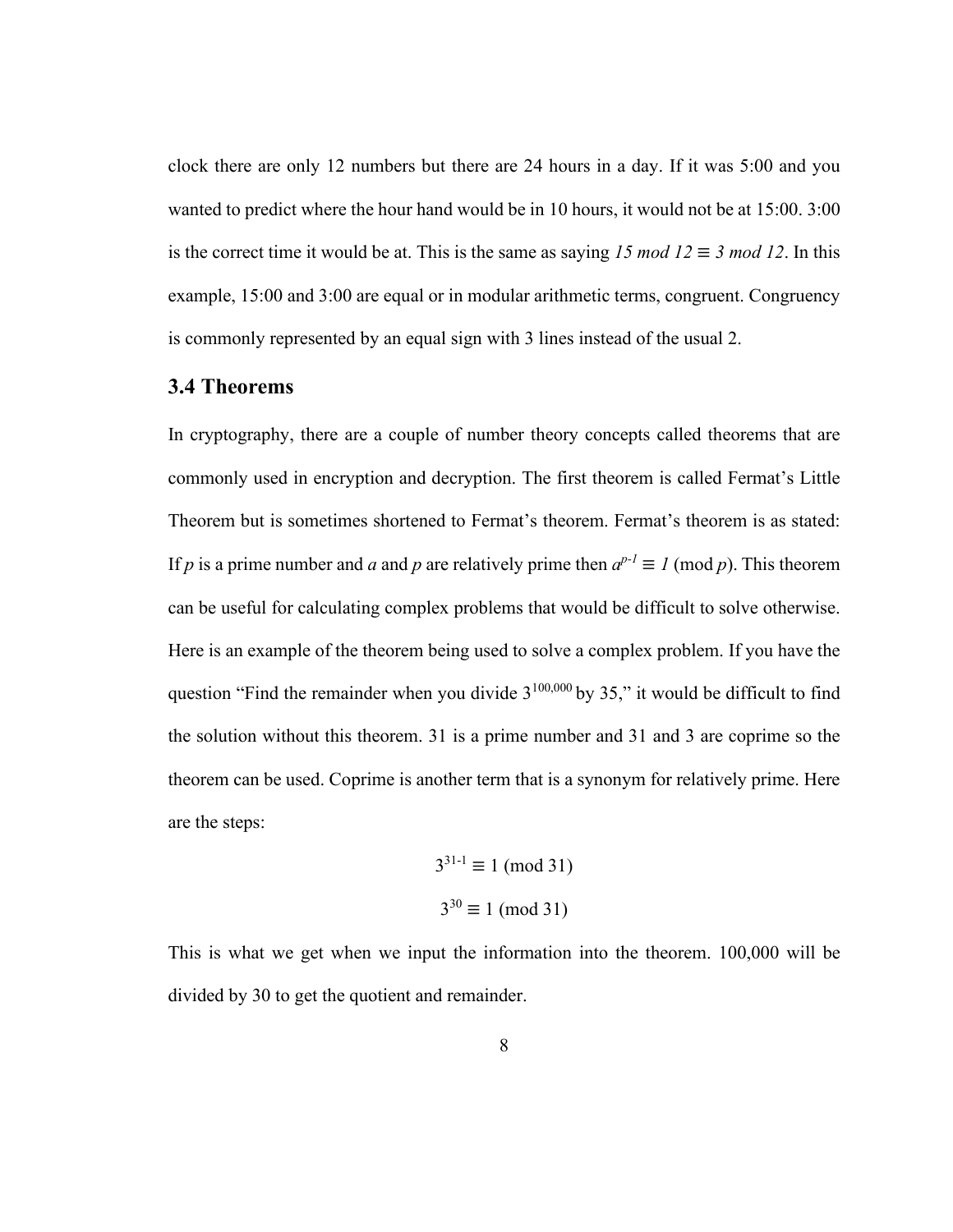$$
\frac{100,000}{30}
$$
 quotient = 3333 and remainder=10

We then raise both sides to the power of the quotient.

$$
(3^{30})^{3333} \equiv (1)^{3333} \pmod{31}
$$
  
 $3^{99,990} \equiv 1 \pmod{31}$   
 $(3^{10})3^{99,990} \equiv (3^{10}) \pmod{31}$ 

After computation the power of 3 is 10 away from 100,000 so we add  $3^{10}$  to both sides.

$$
3^{100,000} \equiv 59049 \pmod{31}
$$
  

$$
3^{100,000} \equiv 25 \pmod{31}
$$

This means that if  $3^{100,000}$  was divided by 31 then 25 would be the remainder. This example shows the use of the theorem to simplify an otherwise complicated question.

The next theorem that will be discussed is known as Euler's theorem. Euler's theorem is the generalized version of Fermat's theorem. Euler's theorem states that

$$
a^{\phi(n)} \equiv 1 \bmod(n)
$$

For example, if you have  $a=3$  and  $n=10$  then you can get  $\mathcal{Q}(10)=4$  by counting all of the numbers that are coprime to 10 in modulo 10. Using these values, we can get  $34 = 81 \equiv 1$ *(mod 10).* Euler's theorem is very important when it comes to the public key encryption algorithm, Rivest-Shamir-Adleman (RSA).

#### <span id="page-17-0"></span>**3.5 Computational and Unconditional Security**

Computational security is a common term used to describe an encryption scheme when it is unbreakable with the current computing technology available or if the materials required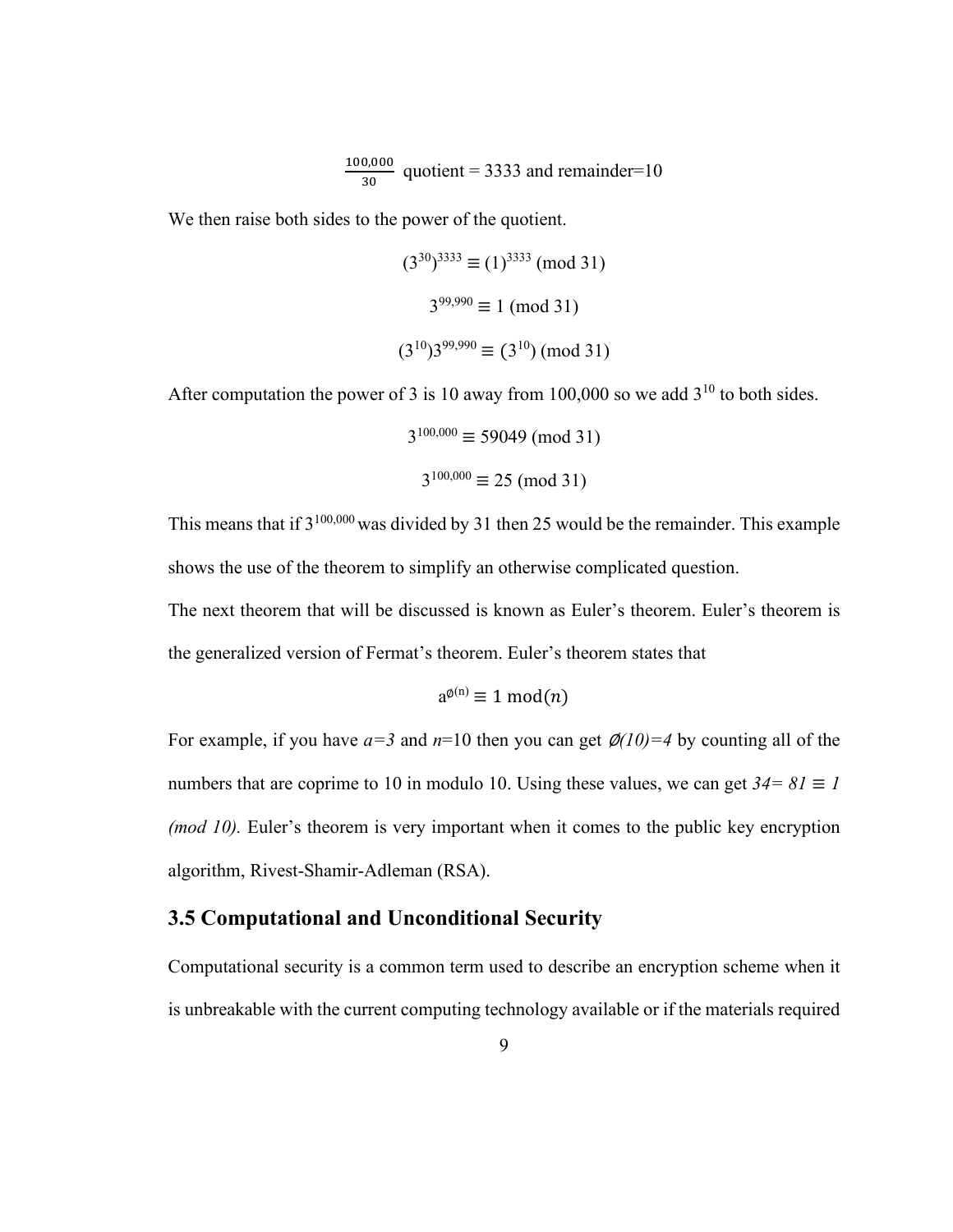to break the scheme cost more than the value of the information encrypted. Another term used to describe encryption schemes is unconditionally secure. If an encryption is unconditionally secure, it means that the encryption algorithm is unbreakable by any method of attack. The only current algorithm that is unconditionally secure is the One Time Pad (OTP). One Time Pad was proposed by an officer in the Union Army by the name of Joseph Mauborgne in 1882 [10]. It is an improvement to the Vernam cipher that results in a very secure encryption scheme. A random key is used that is the same size as the message that is being encrypted. This key is used only once to encrypt and decrypt a message and then it is discarded. The ciphertext that is produced from the encryption has no relation to the original plaintext, so it is impossible to break. Now that we have explored an overview of mathematical concepts relevant to cryptography, we will pivot to a discussion of symmetric key encryption.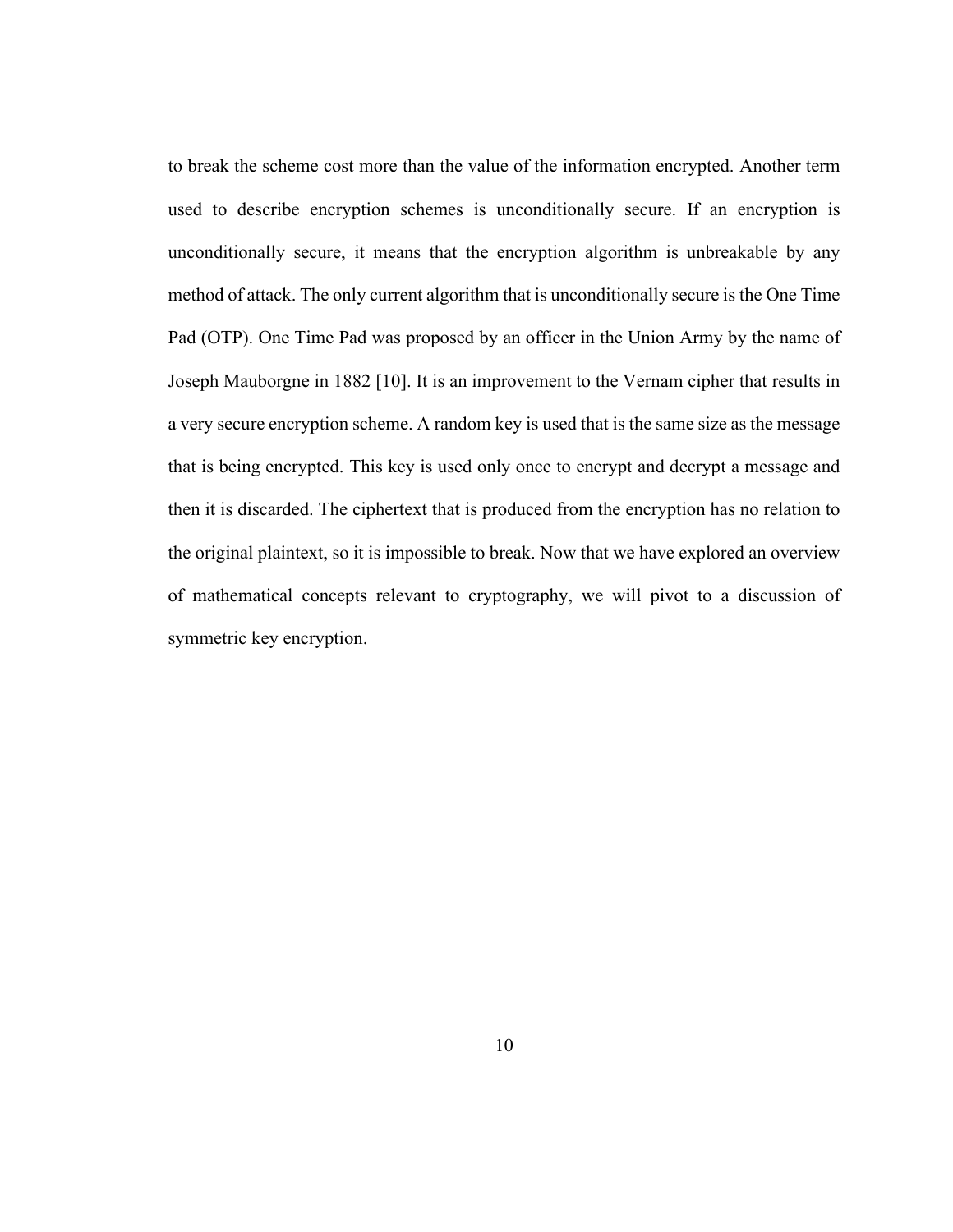## <span id="page-19-0"></span>**CHAPTER 4: SYMMETRIC KEY ENCRYPTION**

Symmetric key encryption is one of the two major encryption algorithm types. In symmetric key encryption, a shared key is used for both encryption and decryption. There are many different types of symmetric key encryption algorithms, and they can range in performance. In this chapter we will be discussing a range of encryption algorithms such as DES, AES and a proposed encryption algorithm that contains a flaw.

One of the earliest types of symmetric key encryption is called a substitution encryption. A substitution encryption is when plaintext is swapped with other letters and symbols. An early form of the substitution method is one created by Julius Caesar, and it is called the Caesar Cipher. The Caesar Cipher is a very simple algorithm that is not very secure. The cipher involves shifting the plaintext letters forward or backwards in the alphabet depending on the shift. For example, with a shift of 3 the plaintext letter "A" would be encrypted with the ciphertext of "D" and the plain text letter "Z" would be encrypted as "C". Mathematically the Caesar Cipher is expressed as  $C=E(x) = (x + n) \mod 26$  where x is the letter you are wanting to encrypt, and n is the number of letters you want it to be off by. The easiest method to break the cipher is brute forcing due to the limited number of characters in the alphabet.

A second form of symmetric encryption is transposition encryptions. Transposition encryptions encrypt plaintext by performing permutations on it. An example of a basic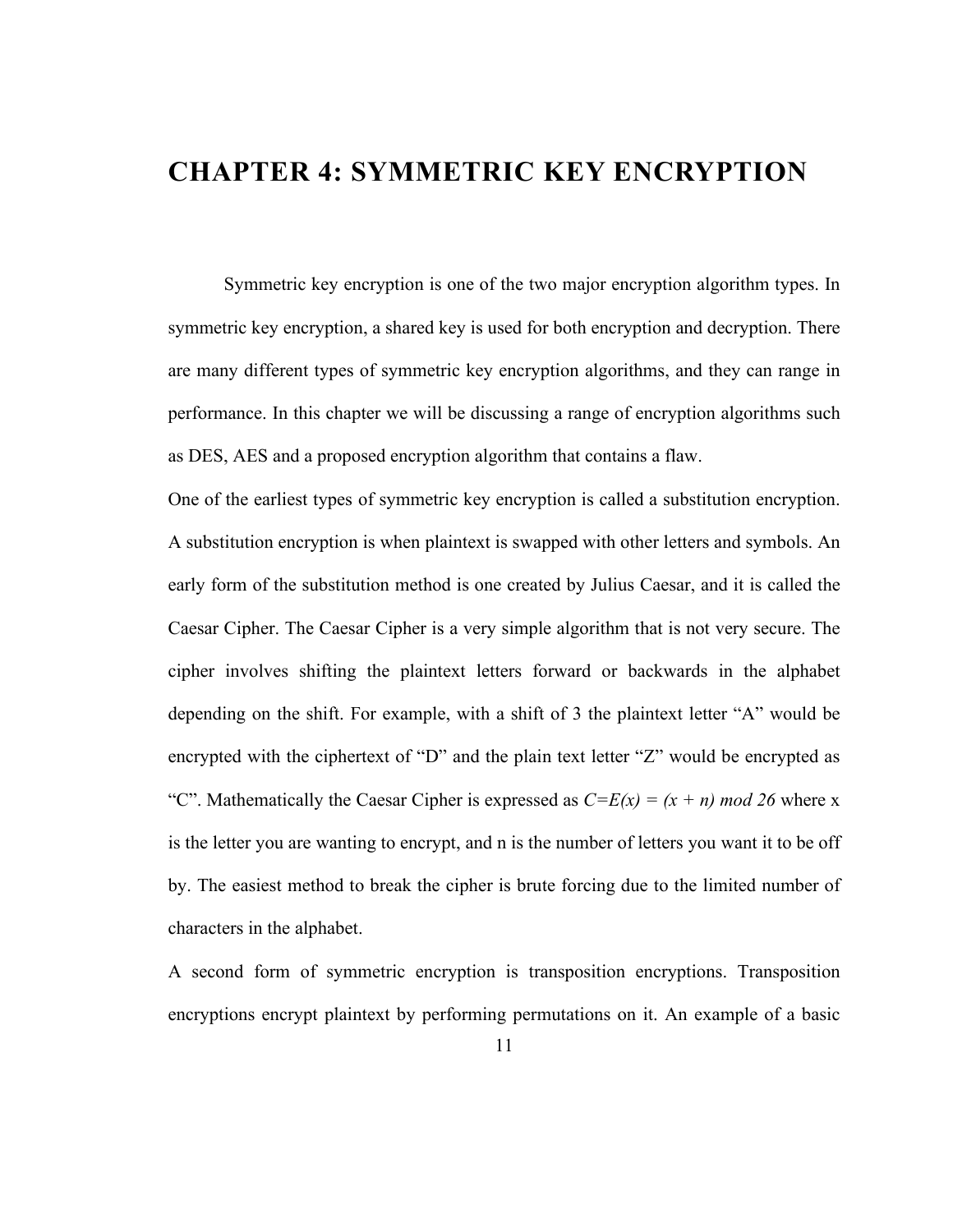transposition cipher is a rail fence cipher. In the rail fence cipher, plaintext is written in diagonals. The number of rows of plaintext is the key which is also called rails for this cipher. The number of rails is the depth level. For example, to set up the plain text message "Example of rail fence cipher" with a key of 3 would look like (3 rails)

| Epflcp |              |  |  |  |  |  |
|--------|--------------|--|--|--|--|--|
|        | xmlorifneihr |  |  |  |  |  |
|        | a e a e c e  |  |  |  |  |  |

*Figure 1. An Example of Rail Fence Cipher*

The ciphertext would be "Epflcpxmlorifneihraeaece" Rail fence is a transposition cipher that is easy to crack due to the simplicity of the encryption. Pure transposition techniques are easily broken due to having the same letters as the plaintext. This can be countered by performing multiple permutations or by performing the same encryption multiple times. Most secure algorithms combine the use of transposition and substitution methods.

Symmetric key encryptions can either be classified as a block cipher algorithm or stream cipher. Stream ciphers encrypt data each bit at a time and block ciphers encrypt an entire block of plaintext at once to produce ciphertext that is the same length as the plaintext. In block ciphers the size of the plaintext is usually 64 or 128 bits. In both block and stream ciphers, a key is shared between two parties. Each method of encryption has its own usage; block ciphers are more commonly used in network related applications compared to stream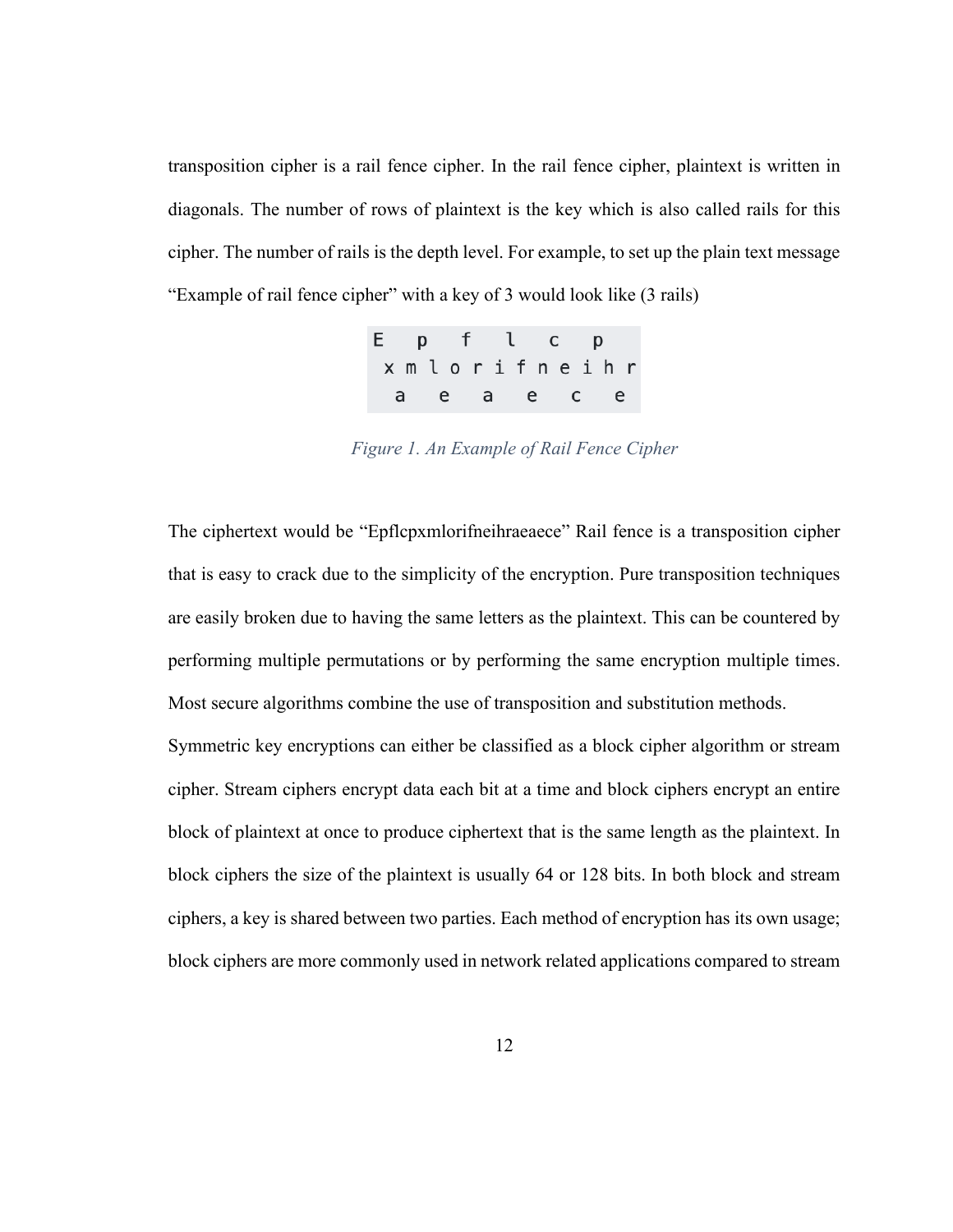ciphers. Now that the basis of symmetric key encryptions has been discussed, the first symmetric key algorithm being studied in this thesis is called DES.

#### <span id="page-21-0"></span>**4.1 DES**

DES is short for Data Encryption Standard. It was one of the most popular encryption schemes from 1977 until 2001. DES is an example of a block cipher because it uses a 56 bit key to encrypt a block of 64-bit plaintext. The input and output size are the same at 64 bits. DES is also based on a Feistel cipher, and it is the same as a Feistel cipher other than the beginning and ending permutations. All Feistel ciphers use the same methods for encryption and decryption. The encryption and decryption for DES uses the same algorithm but the subkeys, first permutation and third permutation are all reversed. The DES encryption process is broken down into 3 phases. The first phase consists of putting the 64 bit block of plaintext through a permutation to produce the permutated input. The second phase consists of 16 rounds of the same function involving substitutions and permutations. During the final round the output is 64 bits and is a function of the permutated input and key. The output of the  $16<sup>th</sup>$  round is split into two sections, the first half and the second half. These halves are swapped and are run through the initial permutation used to produce the permutated input. The output of this procedure produces the complete ciphertext.

Now that the encryption algorithm has been explained, the security of DES will be discussed. DES was initially secure against brute force attacks, and it experiences the avalanche effect which makes it more secure to being cracked. The avalanche effect occurs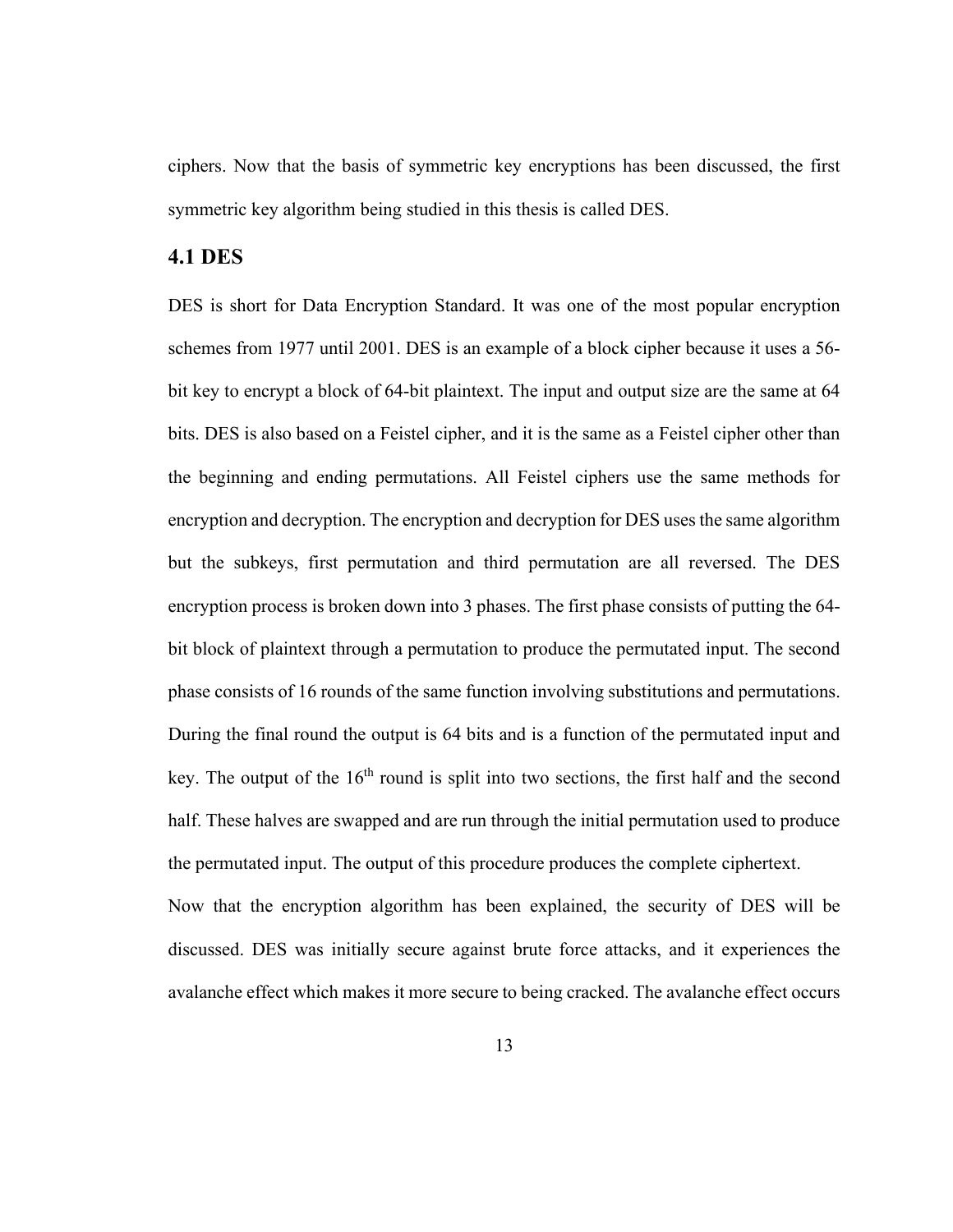when changing the plaintext slightly has a large impact on the output of the ciphertext. This occurs in DES due to the drastic change of the text after each round it goes through. The text may not be changed much after the  $1<sup>st</sup>$  round but after 16 rounds the ciphertext is considerably different than the original plaintext. The avalanche effect can also be caused by changing the key used. Since the key length in DES is 56 bits, there are only a possible  $2^{56}$  number of different keys. During the time when DES was first created, this size of key was more than sufficient due to the computing power of computers at that time. In our current era, computers have multiple cores and can run multiple brute force attempts at once. Because of the increase in computing power, DES is not as secure as it once was. Contemporary encryption algorithms recommend using a key of at least 128 bits to be considered secure against brute force attacks. 128 bit is twice the size of the key used in DES. Eventually DES became too vulnerable to use in everyday applications so another encryption algorithm called Triple DES was developed. Triple DES is just applying the DES encryption algorithm 3 times to have a more secure encryption. Triple DES has not currently been broken but some theoretical attacks have been proposed.

#### <span id="page-22-0"></span>**4.2 AES**

Eventually DES was replaced by strong algorithms that could compete with the current computing power. One of the symmetric algorithms to replace DES is called AES or also known as Advanced Encryption Standard. AES is a block cipher and takes in a plaintext block of 128 bits and uses a varying number of key sizes. 128, 192, or 256-bits can be used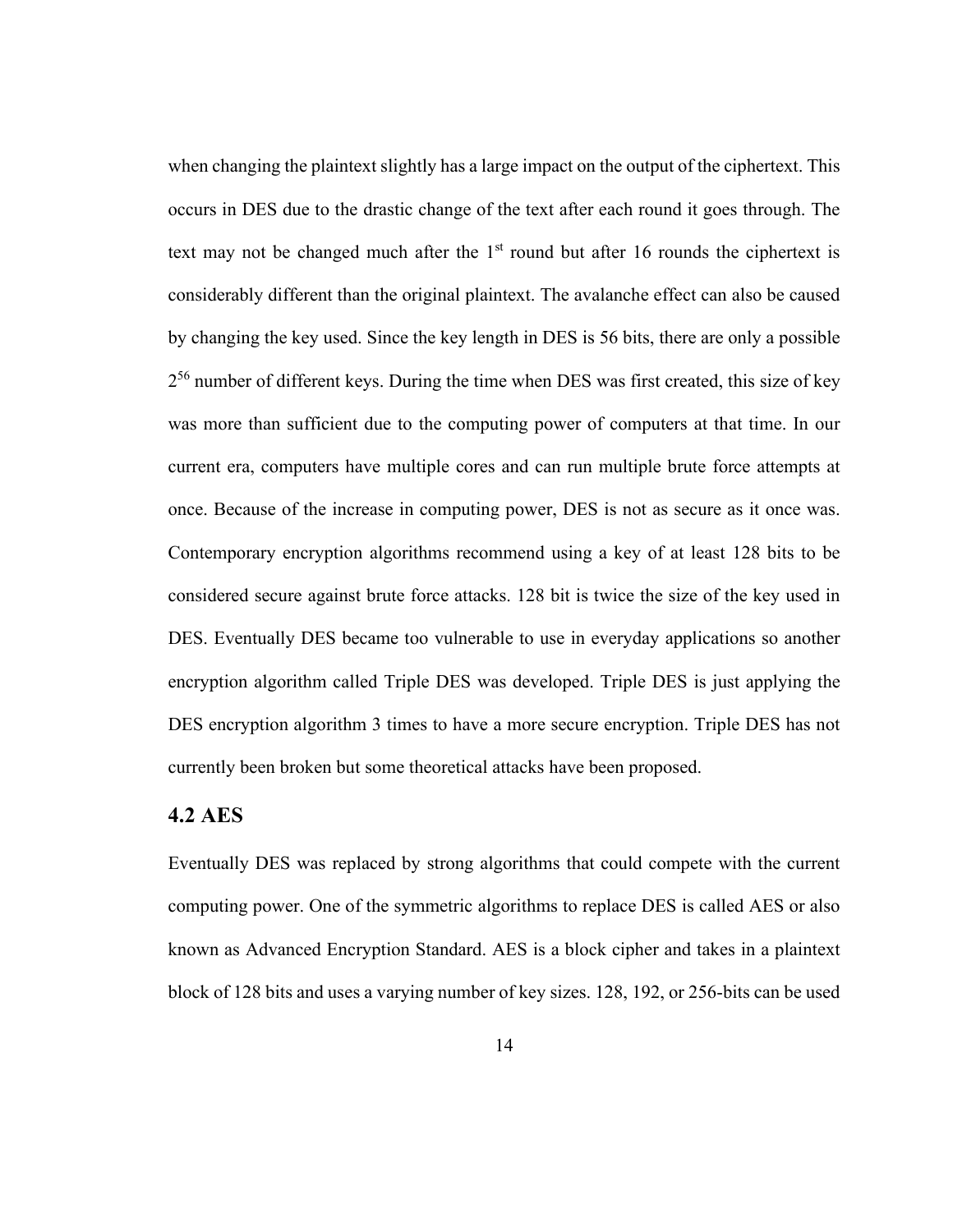as the key size. When a certain key size is used the bit size is attached to the name. For example, when AES is used with a 128-bit key then it is AES-128. These key sizes are larger when compared to DES. A larger key makes the encryption more secure. The amount of processing the encryption algorithm goes through depends on the key size. There are 10 rounds of encryption for 128-bit sized keys, 12 rounds for 192-bit, and 14 rounds for 256 bits. In each key size the rounds are the same except the last round in each size. Each round consists of a permutation step on the rows, a mixing step on the columns, a substitution step, and the addition of the key. These rounds are performed in a different order for encryption and decryption. The plaintext block is put into a 4 x 4 matrix. The plaintext bytes are inputted into the array in this order.

$$
\begin{bmatrix} byte_0 \ byte_4 \ byte_8 \ byte_{12} \\ byte_1 \ byte_5 \ byte_9 \ byte_{13} \\ byte_2 \ byte_6 \ byte_{10} \ byte_{14} \\ byte_3 \ byte_7 \ byte_{11} \ byte_{15} \end{bmatrix}
$$
  
Figure 2. Input State Array

This is known as the state array. Each row and column is also known as a word since they are both 4 bytes. The array created from the plaintext is called the input state array because it is being inputted into the encryption algorithm. The array produced after the processing rounds is called the output state array. AES is a variation of the Rijndael cipher and is based on substitution and permutation principles. The Rijndael cipher was invented by Joan Daemen and Vincent Rijmen. Due to a various number of factors that will be discussed later, AES is more secure and is quicker than DES.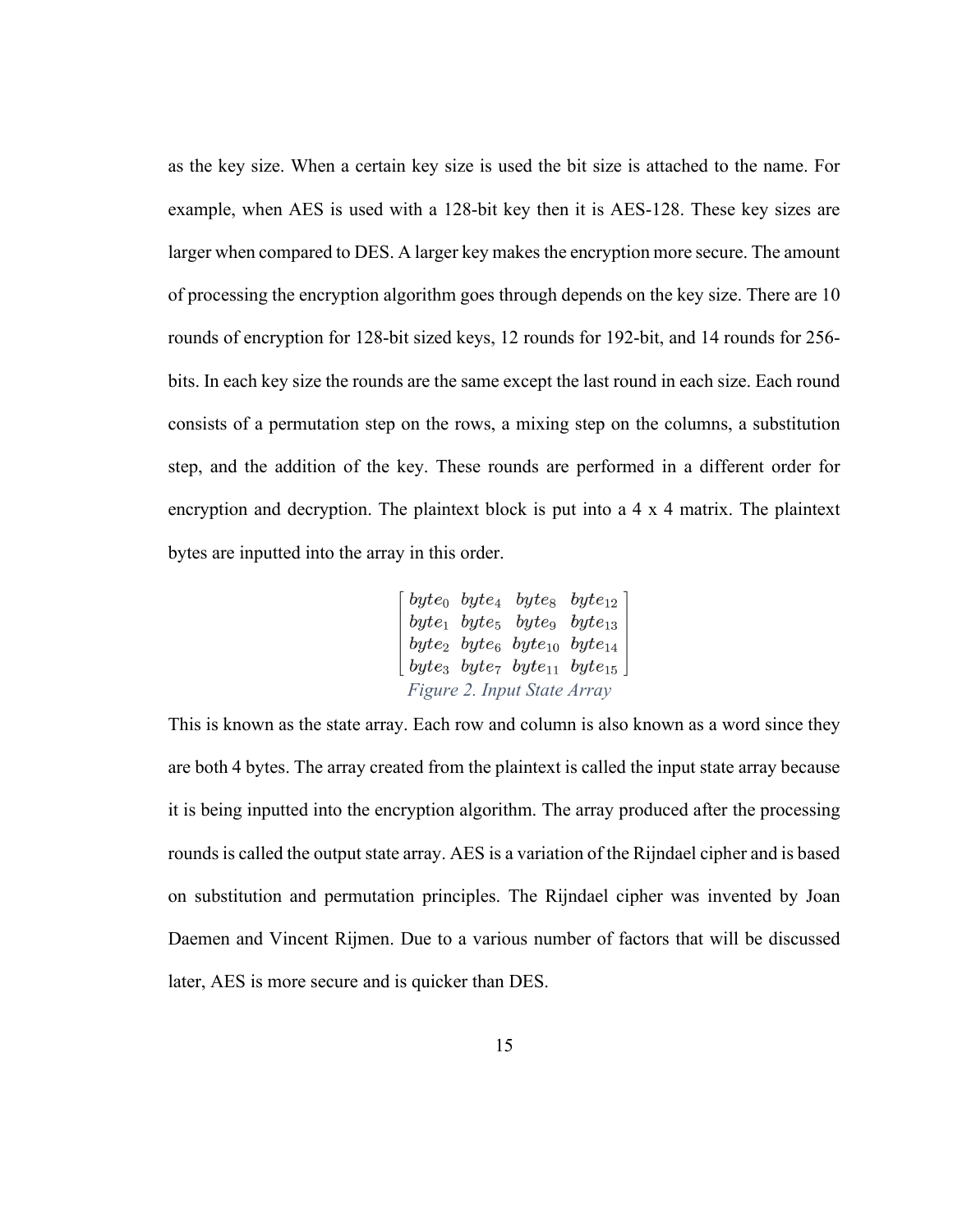#### <span id="page-24-0"></span>**4.3 A Flawed Symmetric Key Algorithm**

Dr. Ayushi presented a symmetric key encryption algorithm in a research paper [1] titled "A Symmetric Key Cryptographic Algorithm", which is simple and easy to implement. It uses 6 different steps for the encryption process.

- 1. The first step is to generate the ASCII value of the letter needing to be encrypted.
- 2. Step 2 is to generate the corresponding binary value of the letter. The binary should be 8 digits so for decimal 32 it would be 00100000.
- 3. Step 3 is to reverse the binary value.
- 4. Step 4 is to take the 4-digit divisor that is greater than or equal to 1000 as the key for the algorithm.
- 5. Step 5 is to divide the reversed binary with the divisor/key.
- 6. Step 6 is to store the remainder in the first 3 digits and quotient in the next 5 digits. If the remainder is less than 3 digits or the quotient is less than 5 then 0s will need to be added to reach 3 or 5 and this will form the ciphertext.

The decryption process is different than then encryption process and it only has 4 steps.

- 1. Step 1 is mto multiply the last 5 digits of the ciphertext by the key that was used to encrypt it.
- 2. Step 2 is to add the first 3 digits of the ciphertext with the results from step 1.
- 3. In step 3 if the result of step 2 is not an 8-bit number, 0's will have to be added to make it one.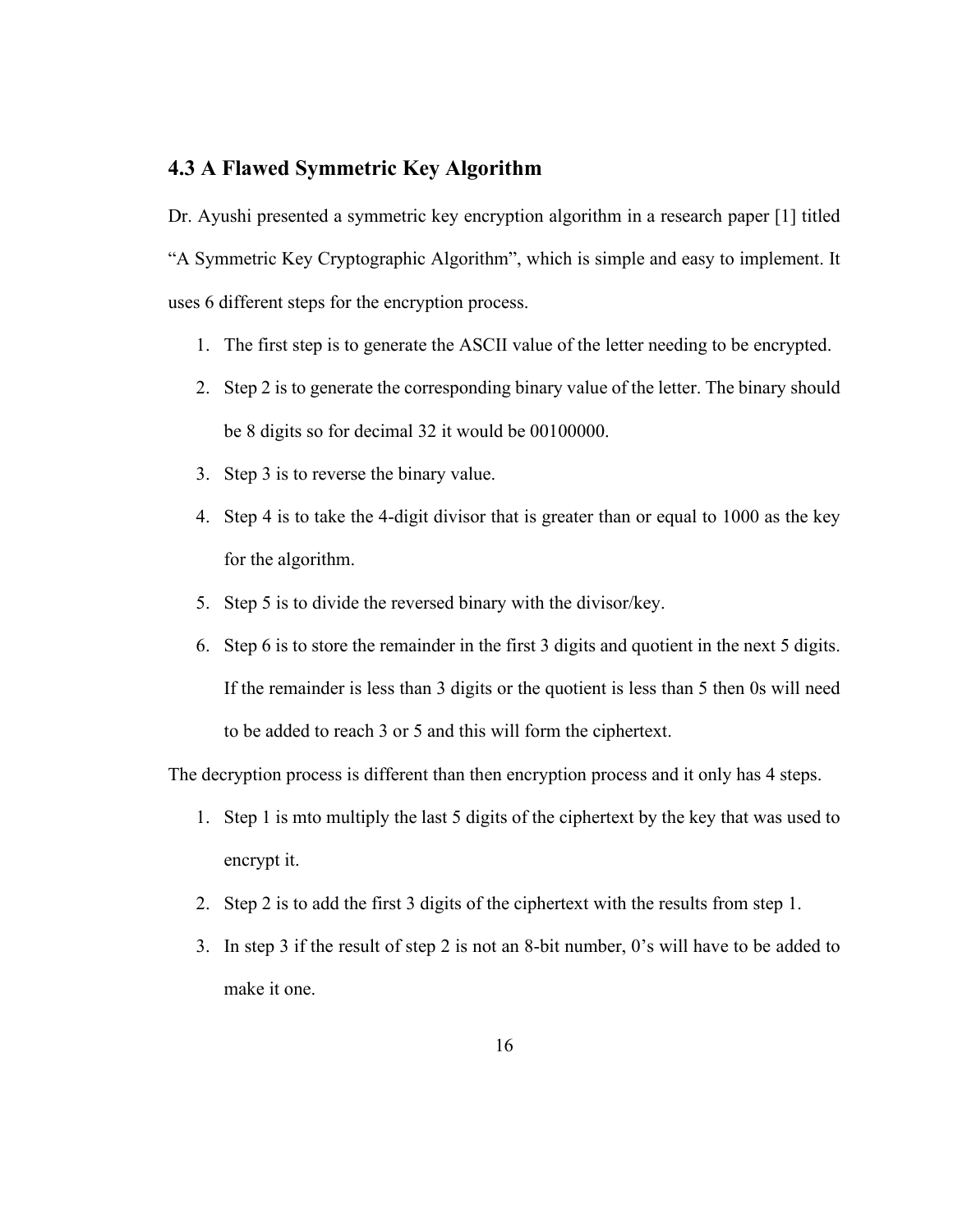4. Step 4 is the reversal of the 8-bit value to obtain the plaintext.

This is an easy algorithm to implement, however, we have found this algorithm may not work for all possible keys described in the paper. For example, if you attempt to encrypt the letter "F", which has the ASCII value of 70, with the key of 1101 you will end up with a remainder of 01010. This is a problem due to the remainder needing to be 3 digits for the ciphertext. The algorithm has a solution for if the remainder is less than 3 digits but not if it is more than 3.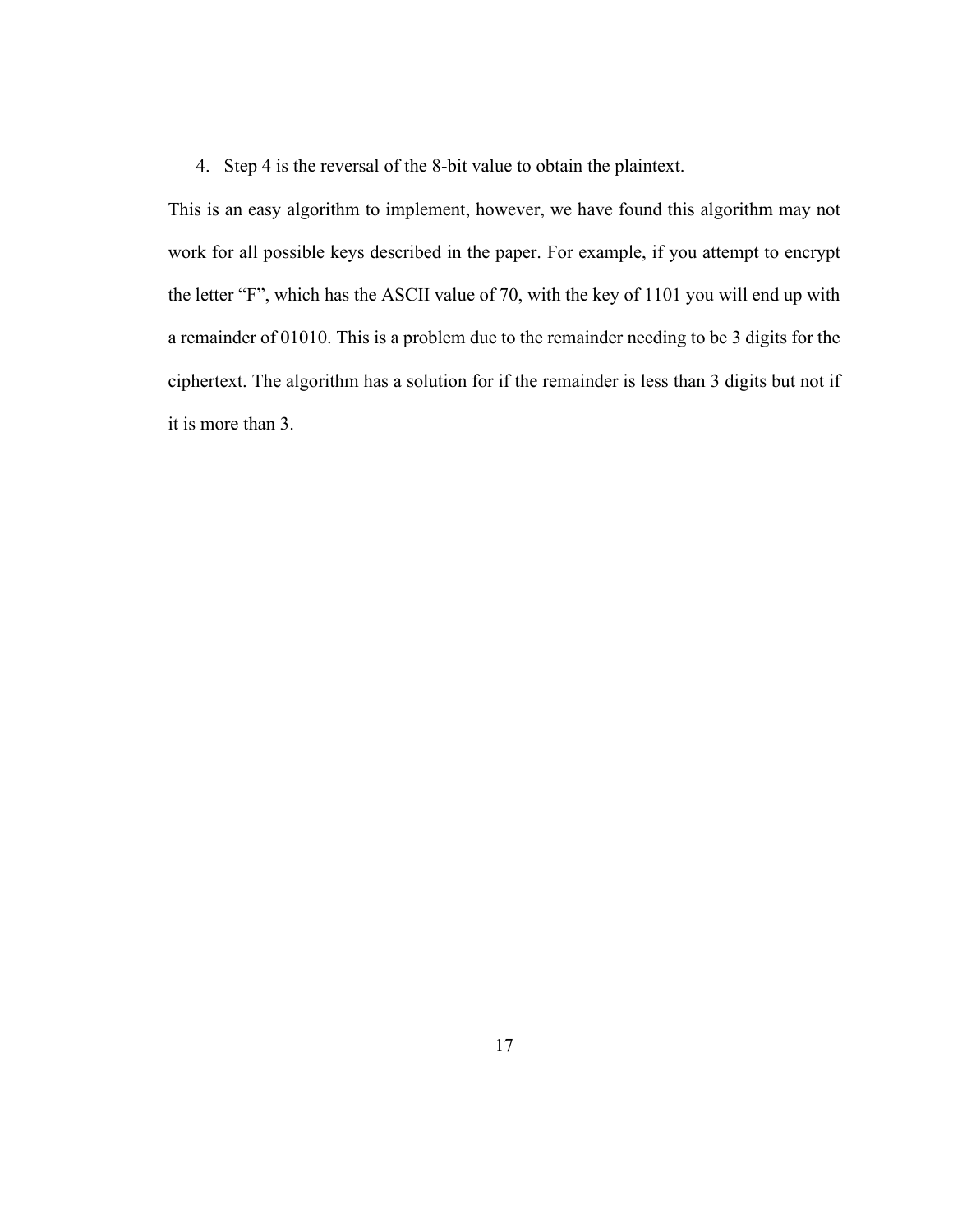## <span id="page-26-0"></span>**CHAPTER 5: ASYMMETRIC KEY ENCRYPTION**

The first type of encryption that was represented was conventional encryption, which is also referred to as symmetric key encryption. In symmetric encryptions, the key is shared between sender and receiver for both encryption and decryption. While in asymmetric key encryption, which is also referred to as public key encryption, a pair of keys is used, which are labeled as a public key and a private key. The public key can be shared to others and the private key is meant to stay hidden with the owner to keep the encryptions secure. Symmetric key encryptions involve the same key being used for both encryption and decryption and have algorithms that are based on permutation and substitutions. Public key encryptions are based on mathematics. However, neither symmetric key encryption nor asymmetric encryption is superior to one another. There are many different factors that go into determining which encryption is best for a specific scenario. The greatest hurdle when using asymmetric encryptions is the high computational complexity when applying the algorithm repeatedly to large amounts of plaintext. Asymmetric algorithms involve a lot of material derived from number theory that might be hard to understand without an extensive mathematics background. Every concept is not necessary to know to have a basic understanding of the entire concept. Public key encryption was invented to solve the two main problems that occur when using symmetric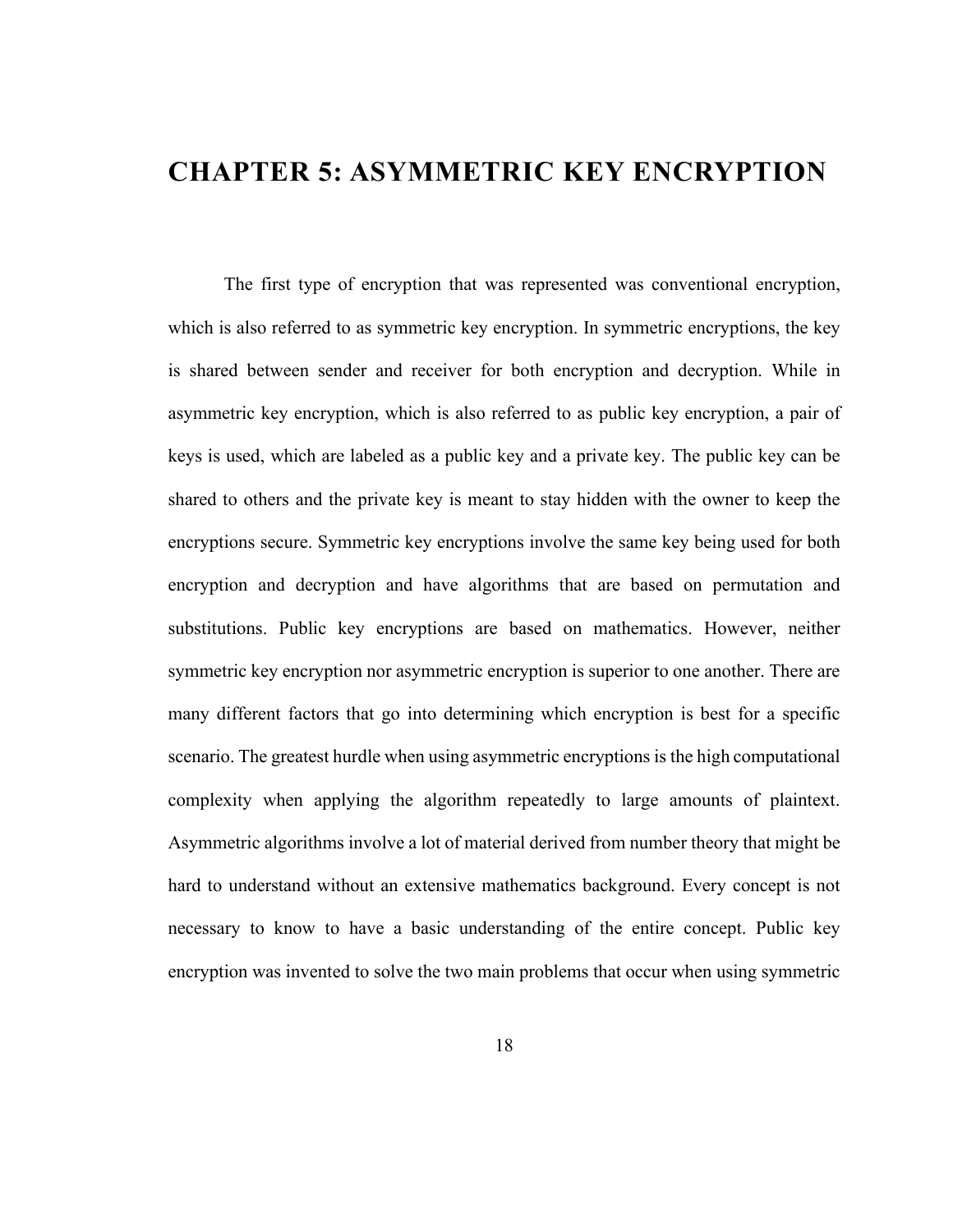key encryption, which are key distribution and digital signature. These will be discussed in further detail in a later section.

Here, in order to facilitate our discussion, we first introduce six main building blocks that are frequently used in public key encryptions.

- 1. Plain Text -- Plain text is the material that is going to be encrypted so that it is no longer readable without a form of decryption.
- 2. Encryption Algorithm -- An encryption algorithm is a function or mathematical change that is used on the plaintext to convert it into ciphertext that is no longer readable to the naked eye without a method of decryption.
- 3. Public and Private keys -- Public and Private keys are a "pair" of keys that are involved in the encryptions and decryption of information. One key is used to encrypt the information why the other is used to decrypt the ciphertext.
- 4. Ciphertext -- Ciphertext is what plaintext turns into after being ran through an encryption algorithm. Ciphertext changes based on the key and algorithm used. The same plaintext message can be outputted as two different ciphertexts depending on the key used when encrypting.
- 5. Decryption algorithms -- Decryption algorithms are used to turn ciphertext into readable plaintext. There are certain steps that public key encryptions follow. Two users wanting to send and receive messages between each other will both need to have a pair of public and private keys to be used. They both will need to share their public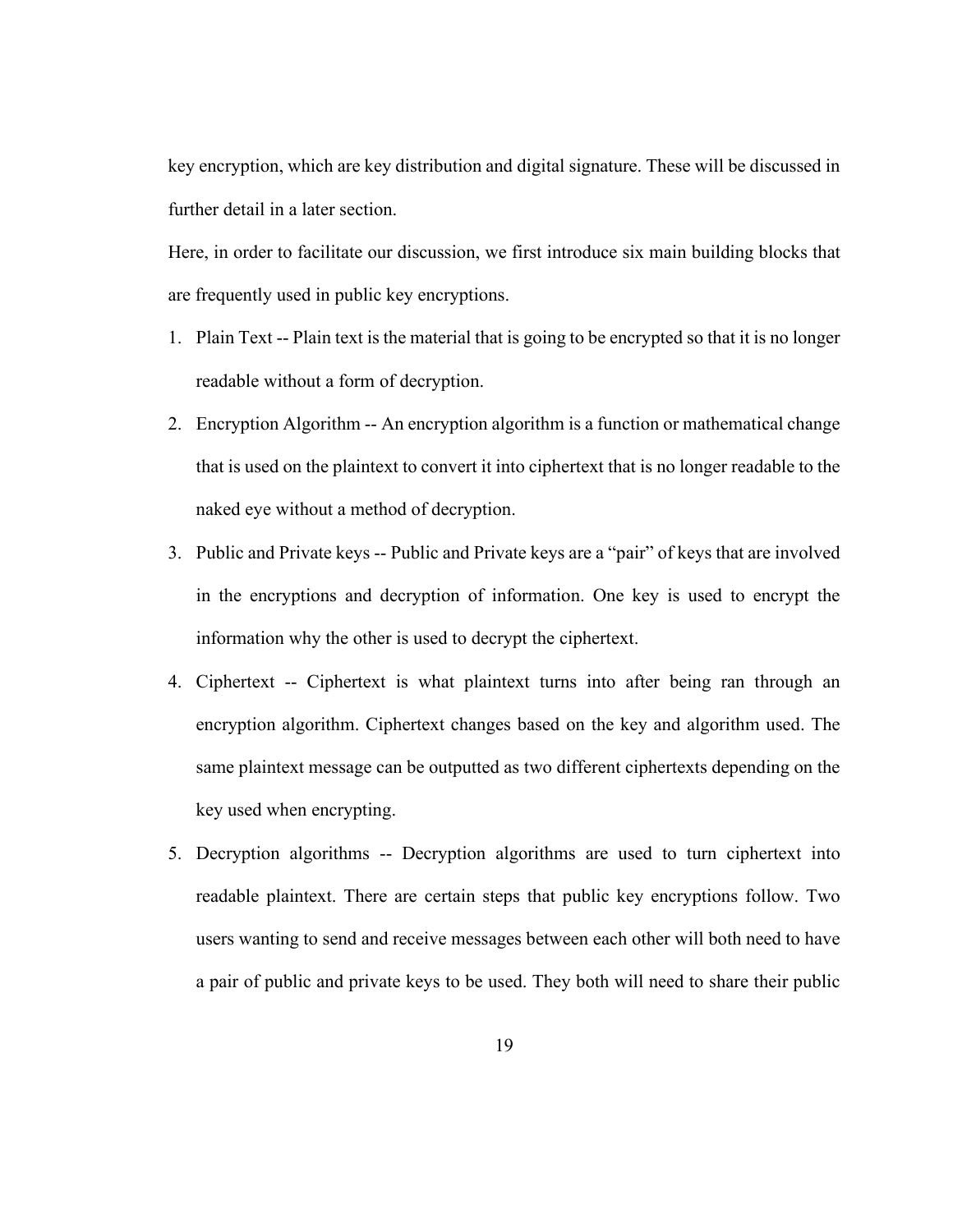key with one another and keep their private key just as the name states, private. When a user wants to encrypt a message to another, they will use the other person's public key to encrypt the plaintext and send it on over. The recipient can decrypt the received message with their private key. This allows for an additional layer of security because no one will have their private key so only the intended recipient will be allowed to decrypt the message.

Now that the basis of public key encryption has been described as well as a few examples of those widely used public key encryption algorithms, an asymmetric encryption algorithm will be introduced.

#### <span id="page-28-0"></span>**5.1 RSA**

One of the first and most famous public key encryption algorithms is the Rivest-Shamir-Adleman algorithm which was published in 1978 and is commonly abbreviated as RSA. Since its release, it has been the most used general-purpose approach to asymmetric encryption. The basics of the algorithm are that for some *n* the plaintext and ciphertext are between *0* and *n*-1. *n* is usually 1024 bits. RSA encrypts plaintext into blocks and each block must have a binary value less than number n. This means that the size must be less than or equal to  $log_2(n) + 1$  and the block size must be *i* bits, where  $2^{i} < n < 2^{i+1}$ . For encryption and decryption, *M* is used as the plaintext block and *C* is used as the ciphertext block. These letters are used in the following equations for encryption and decryption.

$$
C = Me \bmod n
$$
  

$$
M = Cd \bmod n = (Me)d \bmod n = Med \bmod n
$$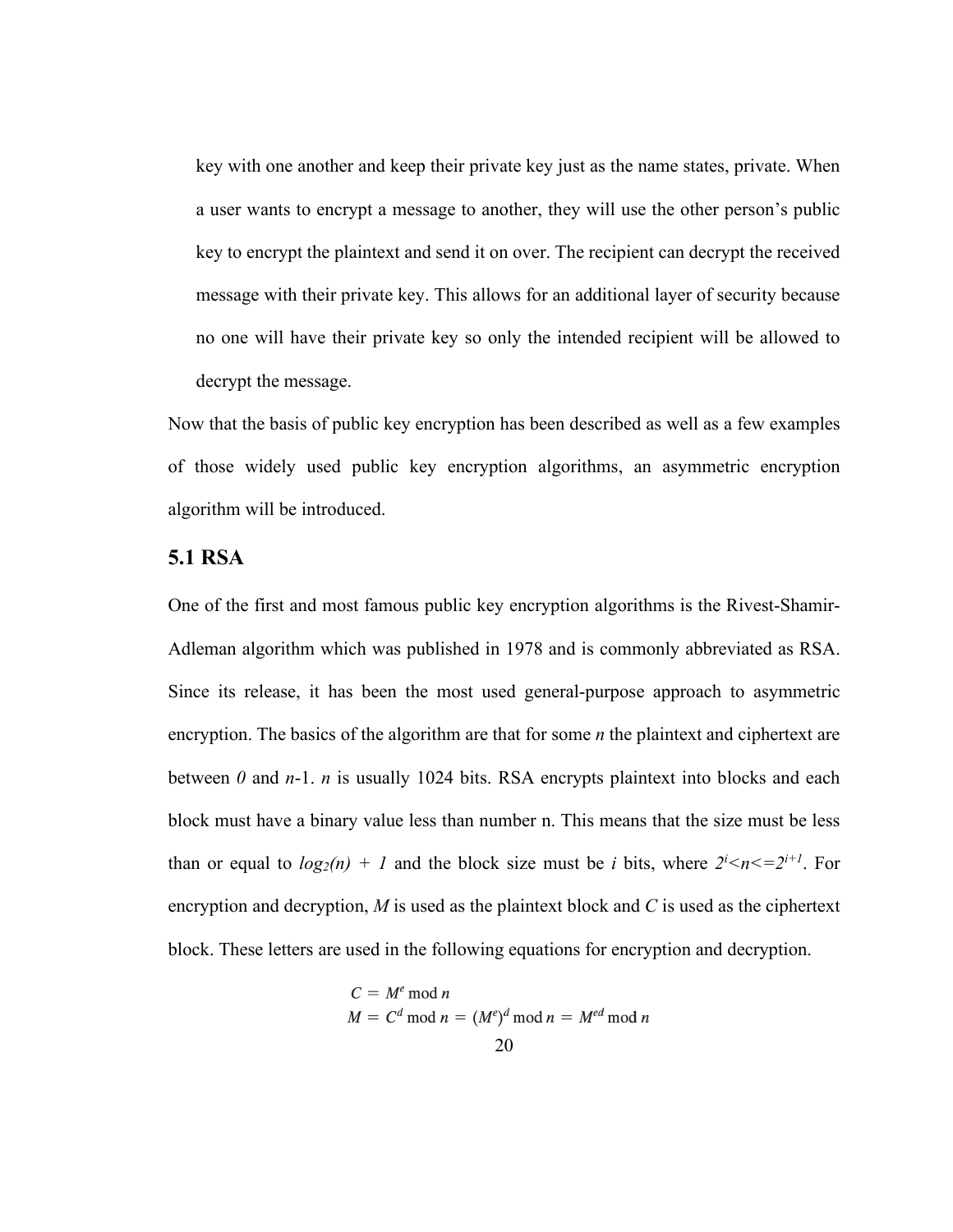Both the recipient and sender should know the value of *n*, and only the receiver knows the value of *d* and only the sender knows the value of *e*. This system makes RSA a public key encryption scheme that satisfies the requirements. The security of an encryption algorithm is very important to make sure certain information cannot be viewed by unintended recipients. One of the most common types of attacks is called a brute force attack. Which is when an attacker attempts to try every possible key until the correct one is selected. This is possible for simple encryption algorithms but the more complicated the algorithm the harder it is to brute force. The best way to prevent brute force attacks with the RSA algorithm is to increase the key size(*d*). As previously stated, this increase cannot be too large, or the computational power needed to encrypt and decrypt will be too much for practical use.

Another type of attack is called a timing attack. A timing attack is performed by monitoring how long it takes a certain block of ciphertext to be decrypted. Attackers can sometimes gain the private key by using timing attacks. There are few methods to prevent this attack from being successful. Some methods are used to increase the security of an algorithm. One of those examples is called constant exponentiation time. Whichhelps prevent the private key from being discovered by making it harder for specific values in the encryption to be discovered. This basically just means to make sure all the exponentiations take the same amount of time before the results are returned. This can increase security without decreasing performance drastically. Random delay is another method to help prevent an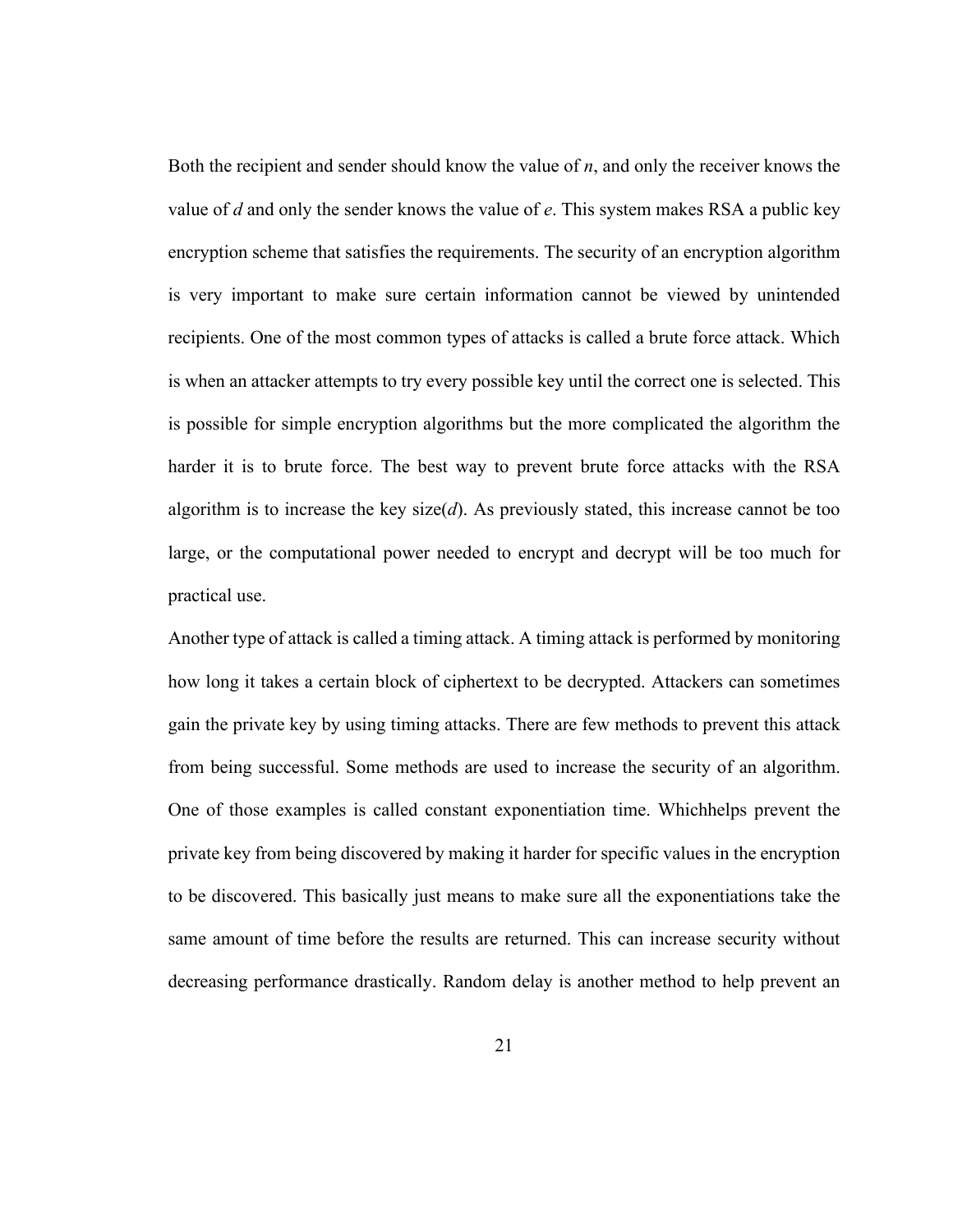algorithm from being analyzed. A random delay added at random intervals could throw off an attacker that is monitoring the decryption time. If enough random delays are not added, attackers can counter react the random delays and still discover some information. Binding is another act of attempting to make any attacks on the algorithm less likely to be successful.

Binding is the act of multiplying the ciphertext by a random number before it goes through exponentiation. This can cause the attacker to be unable to monitor each encryption bit by bit and will therefore make it harder to break the code. RSA Data security already naturally implements binding in practice. Binding can affect the RSA scheme performance by 2% – 10%. A common type of attack on RSA is called a fault-based attack. Fault based attacks are attacks on processors that are currently producing RSA digital signatures. The attack reduces power to the processor by inducing bit by bit errors until it starts to have invalid signatures, and this gives the attacker the chance they need to extract the private key used for the encryption. Chosen Ciphertext attack. A chosen ciphertext attack is when an attacker has a selection of ciphertext and their decrypted plaintext. They can use the information gained between the two to attempt to obtain the target's private key. This can be counter reacted by adding padding to the encrypted plaintext. The additional padding to the plaintext will need to be random and more than a simple padding. A simple padding could result in a complex attack still being able to be successful. Despite some of these security risks, RSA is secure and is used in many different applications today.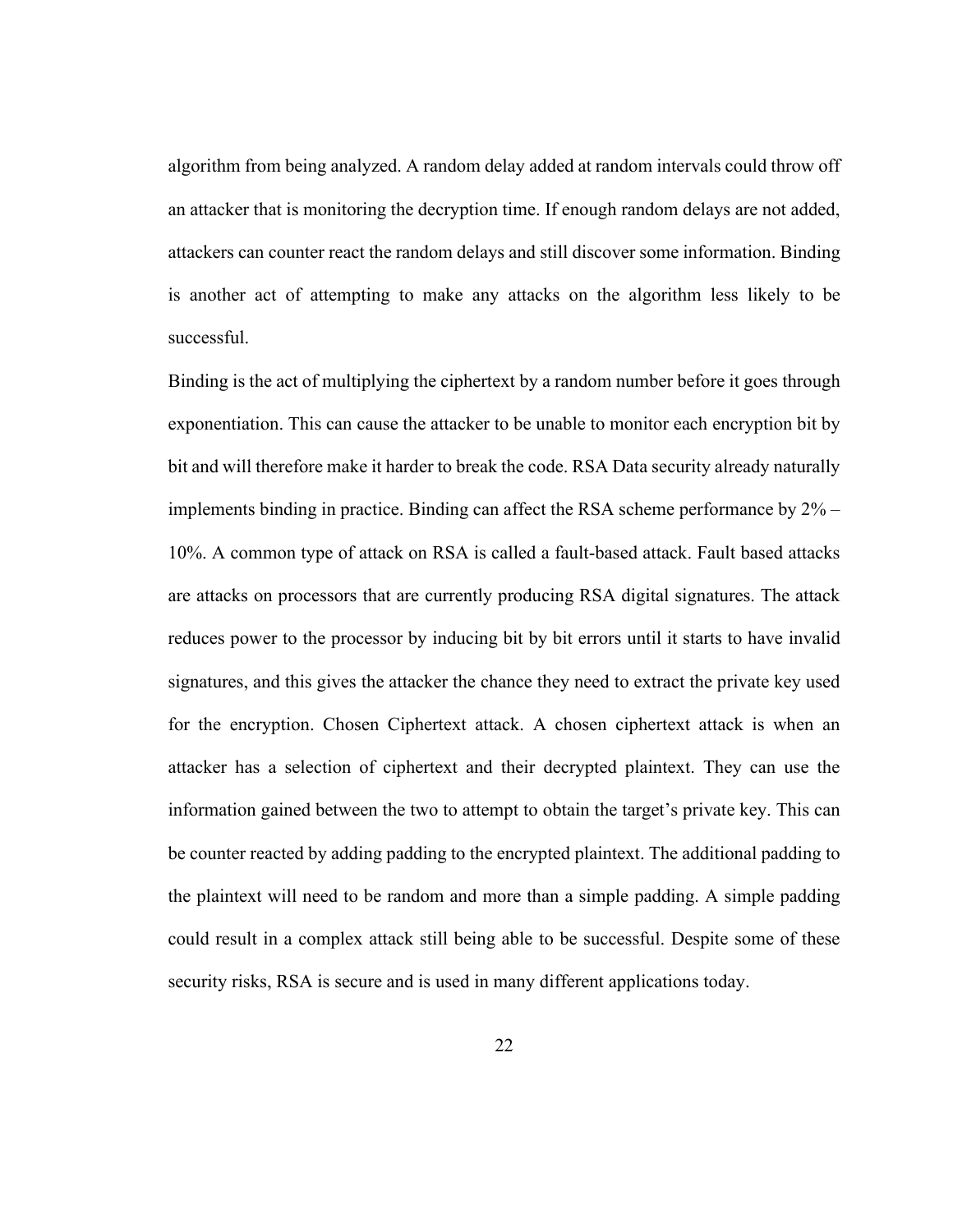#### <span id="page-31-0"></span>**5.2 Diffie–Hellman Key Exchange**

One of the first public key encryption algorithms was called the Diffie-Hellman key exchange or DH for short [7]. The algorithm is used to distribute a secret key that is shared among two users. This algorithm is useful because two users can agree on the shared key by communicating on channels that are not secure. The encryption algorithm steps start with a prime number '*q*' and an integer '*a*' that is a primitive root of '*q*'. The first user will choose a random integer that is  $X_A < q$  and inputs it into the expression  $Y_A = \alpha^{XA} \mod q$ . The second user will select a random integer as well that is  $X_B < q$  and they will input it into the expression  $Y_B = \alpha^{XB} \mod q$ . Each user will keep their X value private and can share their Y value on an insecure channel to each other. The first user will compute their key as *k*   $=(Y_B)^{XA} \mod q$  and the second user will compute their key as  $k = (Y_A)^{XB} \mod q$ . Once both users have done the final computation, they will have a shared secret value.

#### <span id="page-31-1"></span>**5.3 ElGamal Encryption**

One asymmetric key encryption algorithm based on the Diffie-Hellman key exchange is the ElGamal Encryption system [7], which is a cryptosystem that is made up of three components, which are key generator, encryption algorithm, and decryption algorithm. The cryptosystem is used between two users, similarly to the DH algorithm. The first user will take a multiplicative cyclic group *G* of order *q* with a generator of '*g*'. The first user will then choose a random number  $(x)$  from the set  $\{0, \ldots, q-1\}$  and then they will compute *h*  $= g^x$ . The first user will use h and the description of *G*,*q* and *g* has their public key and will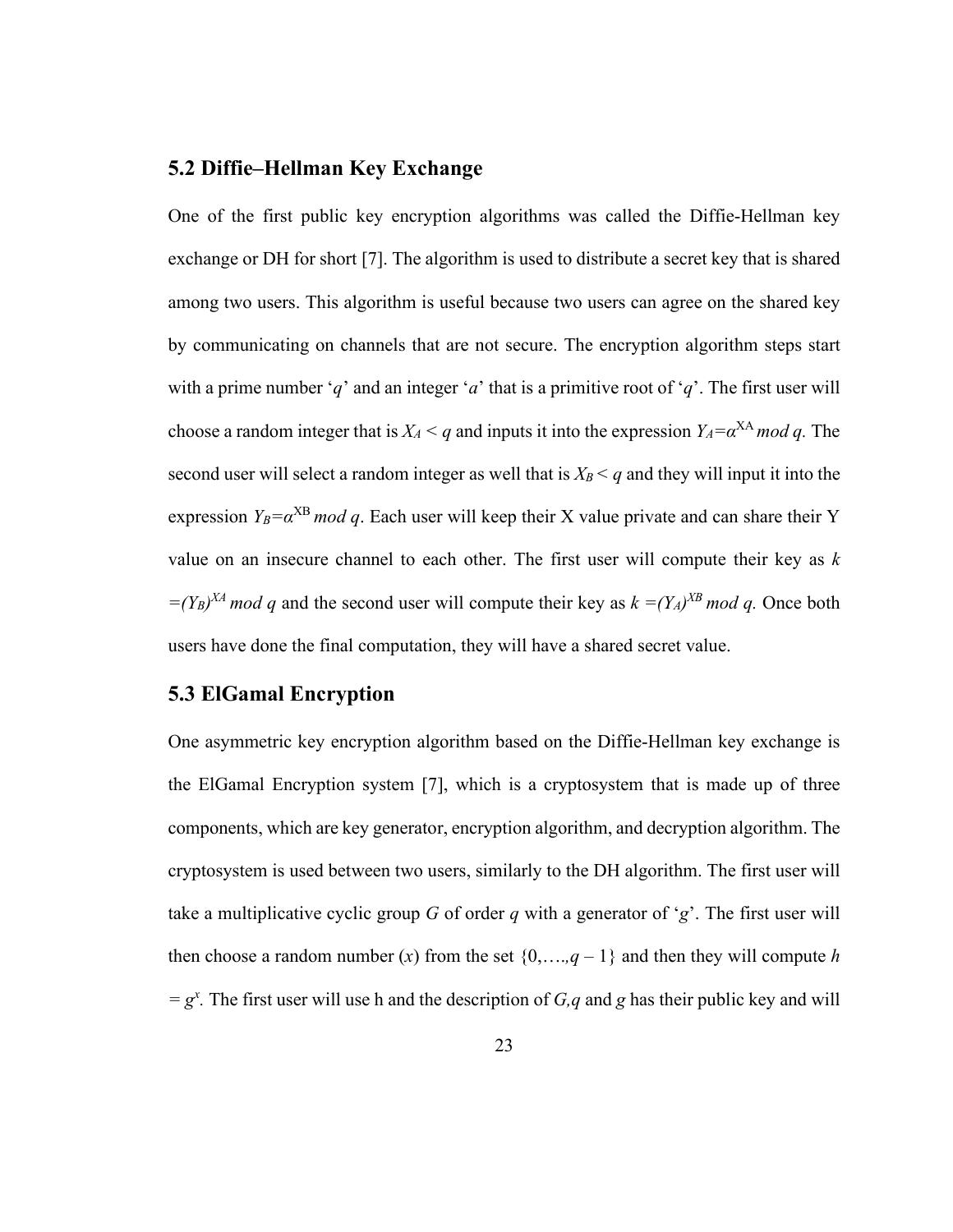keep '*x*' as their private key and will not share it. This will complete the first step of key generation now that a public key and private key have been generated. The next step of encryption starts with the second user. The second user will need to choose a random y within the set  $\{0, \ldots, q-1\}$  and then they will calculate  $c_1 = g^y$ . The second user will then calculate their shared key with  $s = h^y$ . A new 's' value is computed for every message, so the s is also known as an ephemeral key. The second user will then convert their message(*m*) into an element *m*<sup>'</sup> of *G* and then will calculate  $c_2 = m$ <sup>'</sup>  $\cdot$  *s*. The second user will then send the ciphertext  $(c_1 \cdot c_2) = (g^y, m^2 \cdot h^y) - (g^y, m^2 \cdot (g^x)^y)$  to the first user. This completes the step of encryption, and the last step is decryption. The first user will calculate  $s = c_1^x$  and then they will compute  $m' = c_2 \cdot s^{-1}$ . Once they have computed *m'* they can convert it into *m* which is the plaintext message.

#### <span id="page-32-0"></span>**5.4 Elliptic-curve cryptography**

Elliptic-curve cryptography (ECC) is a cryptosystem that is based on elliptic curves over finite fields [7]. ECC implements encryption, digital signatures, and key exchange. ECC is sometimes considered to be the successor to RSA. This claim is due to ECC using smaller keys and digital signatures than RSA. ECC provides the same level of security as RSA but has operations such as key generation, key agreement, and digital signatures, which are quicker than in RSA. Keys in ECC are usually 256-bit integers. Since ECC is based on elliptic curves, the key can vary depending on the curve it is being based on.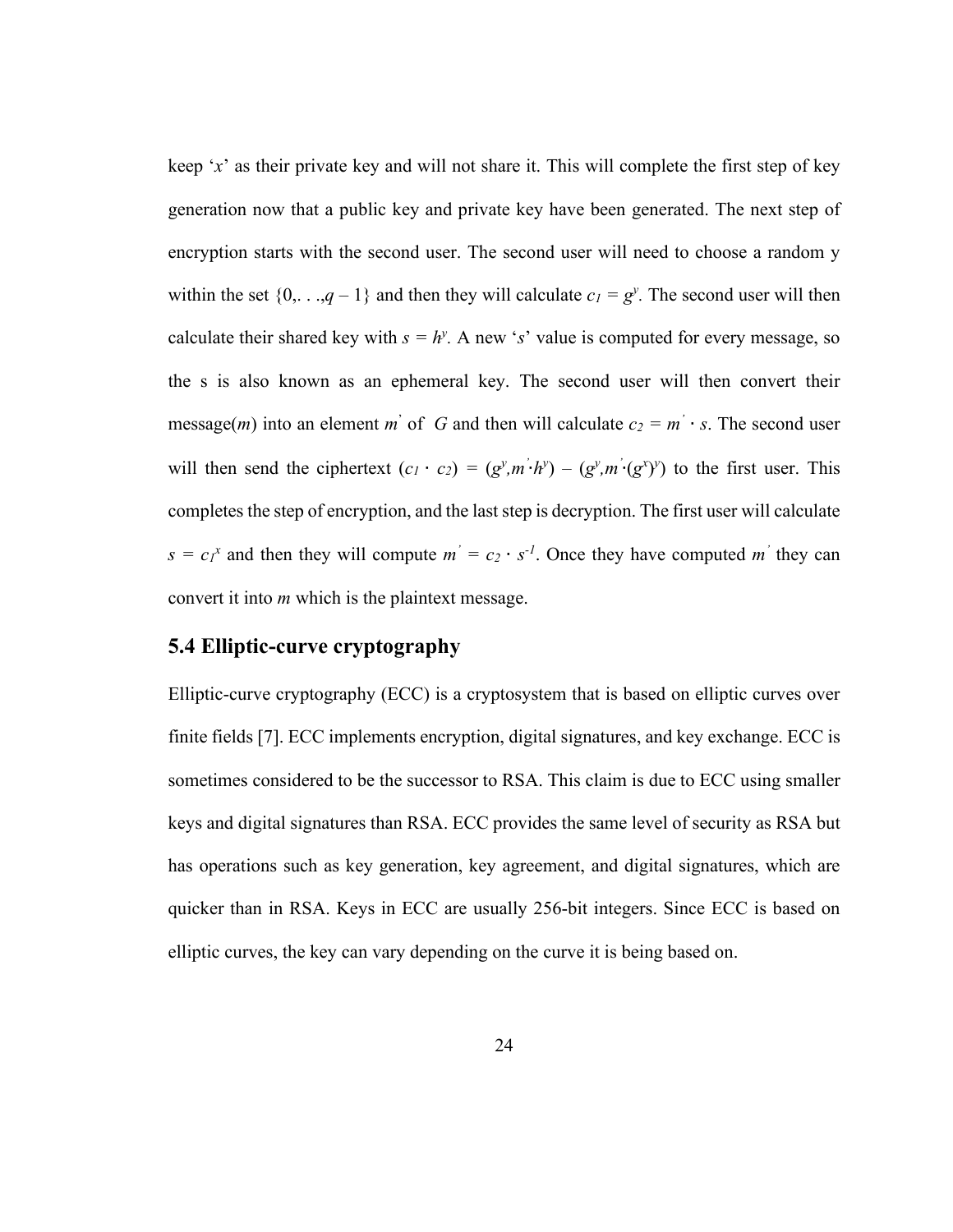#### <span id="page-33-0"></span>**5.5 Two of the best-known uses of public key cryptography**

#### <span id="page-33-1"></span>**5.5.1 Digital Signature**

Digital Signature is an important aspect that is not present in conventional encryption. In asymmetric encryption, once a user has encrypted a message with their private key and sent it to another user, the message cannot be altered without the use of the original user's private key. This is a form of a "signature" that ensures that the message sent was indeed from the intended sender, which provides user authentication and acts as an additional layer of security to prevent an attacker from obtaining access to hidden information.



<span id="page-33-2"></span>*Figure 3. Representation of digital signature*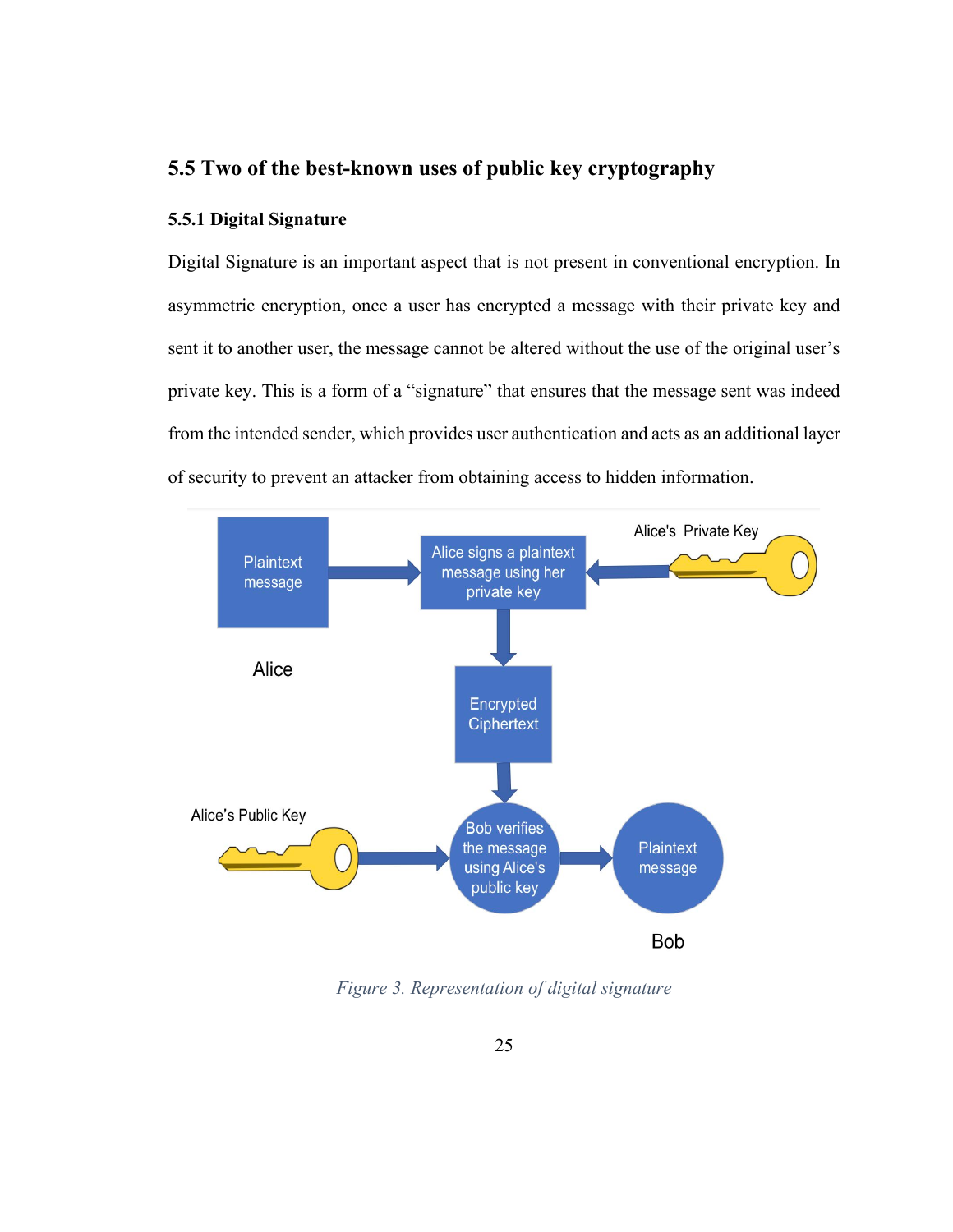In figure 3, digital signature is presented in a simple exchange between two hypothetical users, Alice and Bob. Alice and Bob are two common names used in examples in cryptography. In this example, Alice signs and encrypts a plaintext message that she is wanting to send to Bob with her private key. Bob receives the encrypted ciphertext and uses Alice's public key to determine if the message comes from Alice. If the public key can decrypt the ciphertext, Bob can trust that he is communicating with the authentic sender and does not have to worry about it being a man-in-the-middle attack. Otherwise, Bob can detect this message was not encrypted by Alice's private key or someone else has forged a message and pretend to be someone they are not.

#### <span id="page-34-0"></span>**5.5.2 Public Key Certification**

In public key encryptions, there is a tool that can be used to determine if a person is the real owner of a public key. Public key certification is a document that contains information that can be used to determine the owner. The public key certification also includes the digital signature. If the digital signature is verified, a user can then trust the owner of the public key and they can perform secure communication between each other.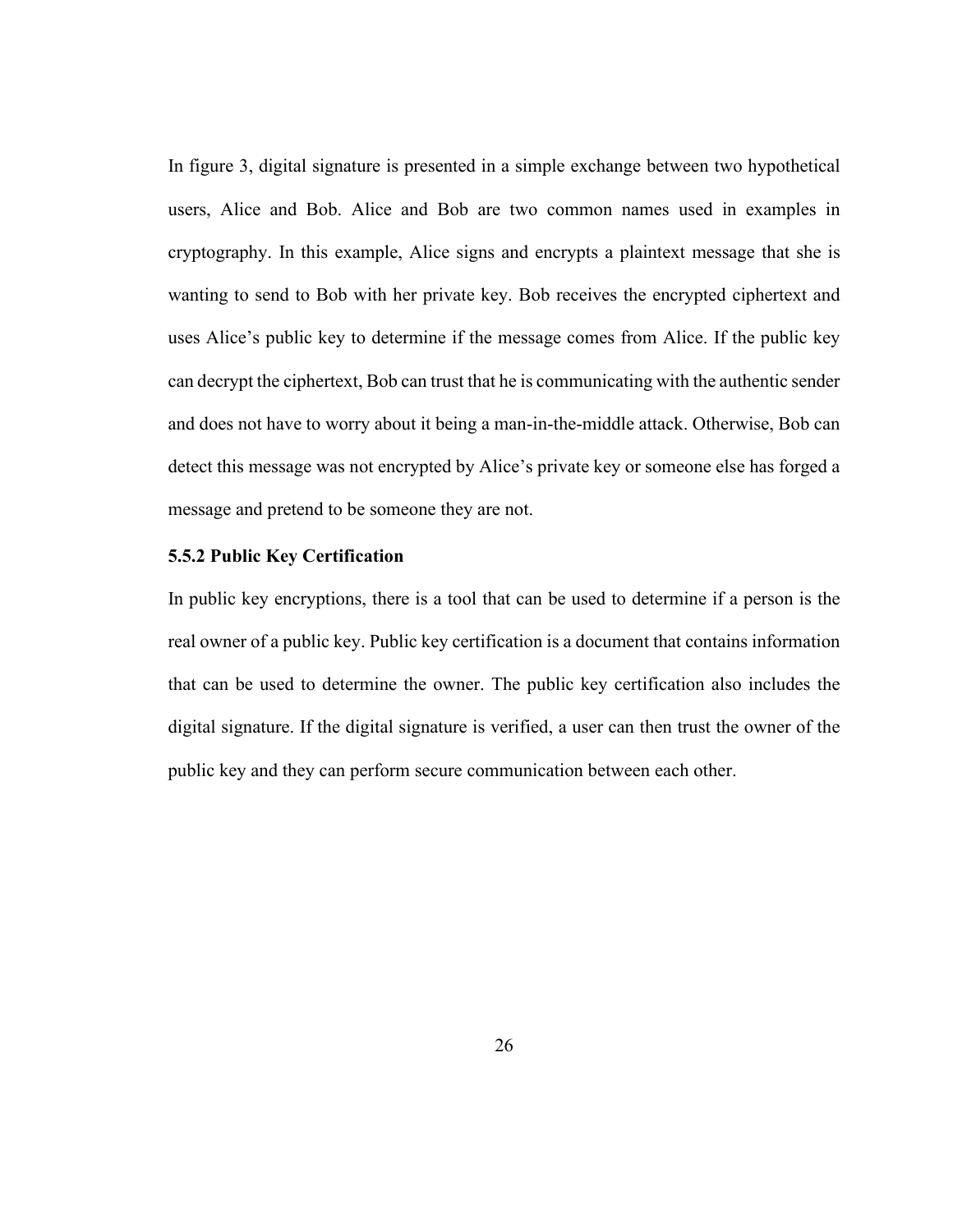

*Figure 4. Public Key Certification*

<span id="page-35-0"></span>Figure 4 shows two users using public key certification to prove that each other is who they claim they are. Both users first need to register their information with a trusted third party, which is called certificate authority (CA). The certificate authority verifies both of their identification information and sends back a CA-signed certificate containing the corresponding requester's public key. Once a user needs to send information to the other, he or she first asks for the public key certificate and simply trusts they are who they say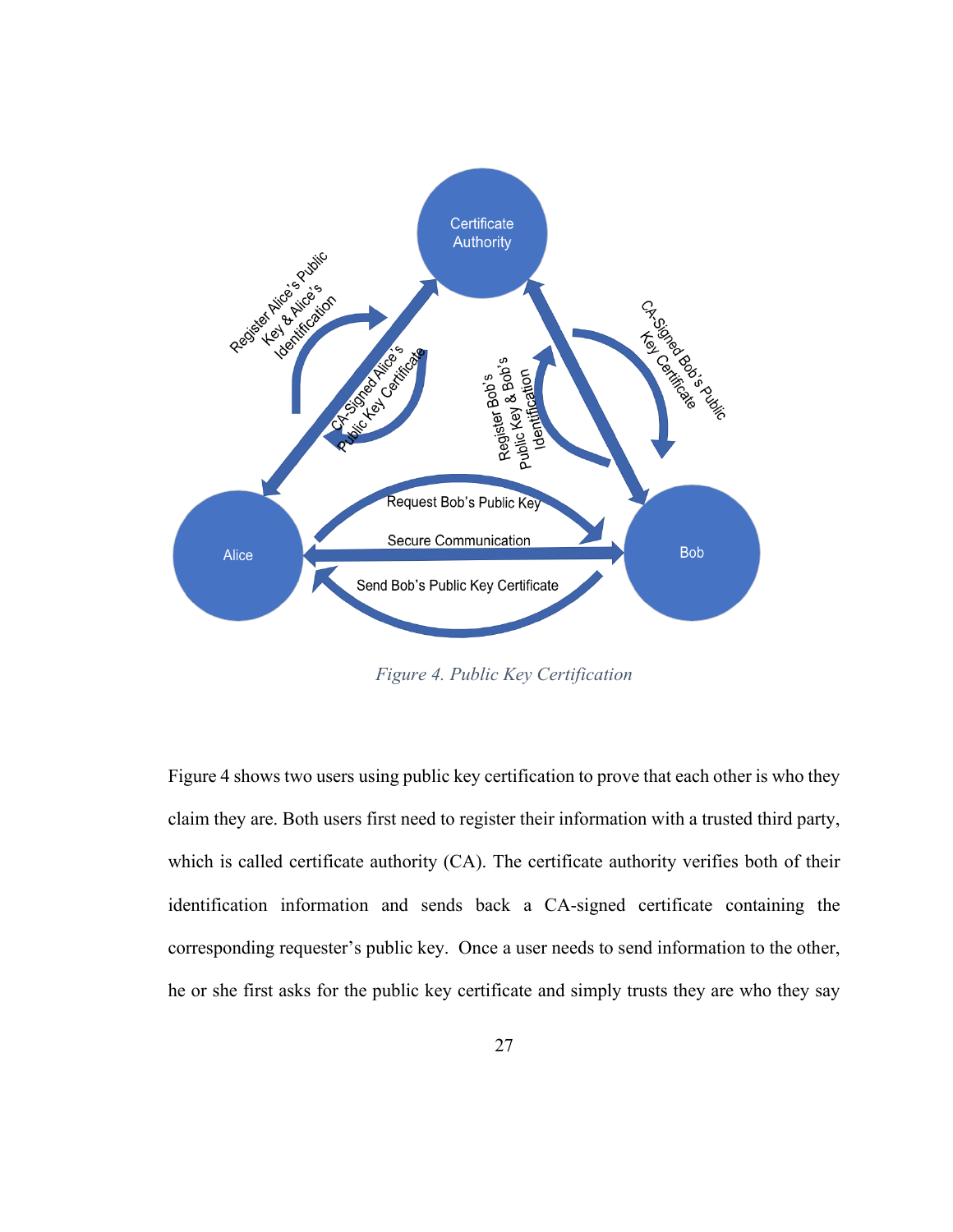they are. After the sender receives the receiver's public key certificate, the sender decrypts the certificate and obtains receiver's public key using CA's public key, which will be used for all encrypted messages sent to receiver from the sender in a secure manner. In this scenario it is assumed that Alice and Bob know CA's public key to decrypt the signed certificate.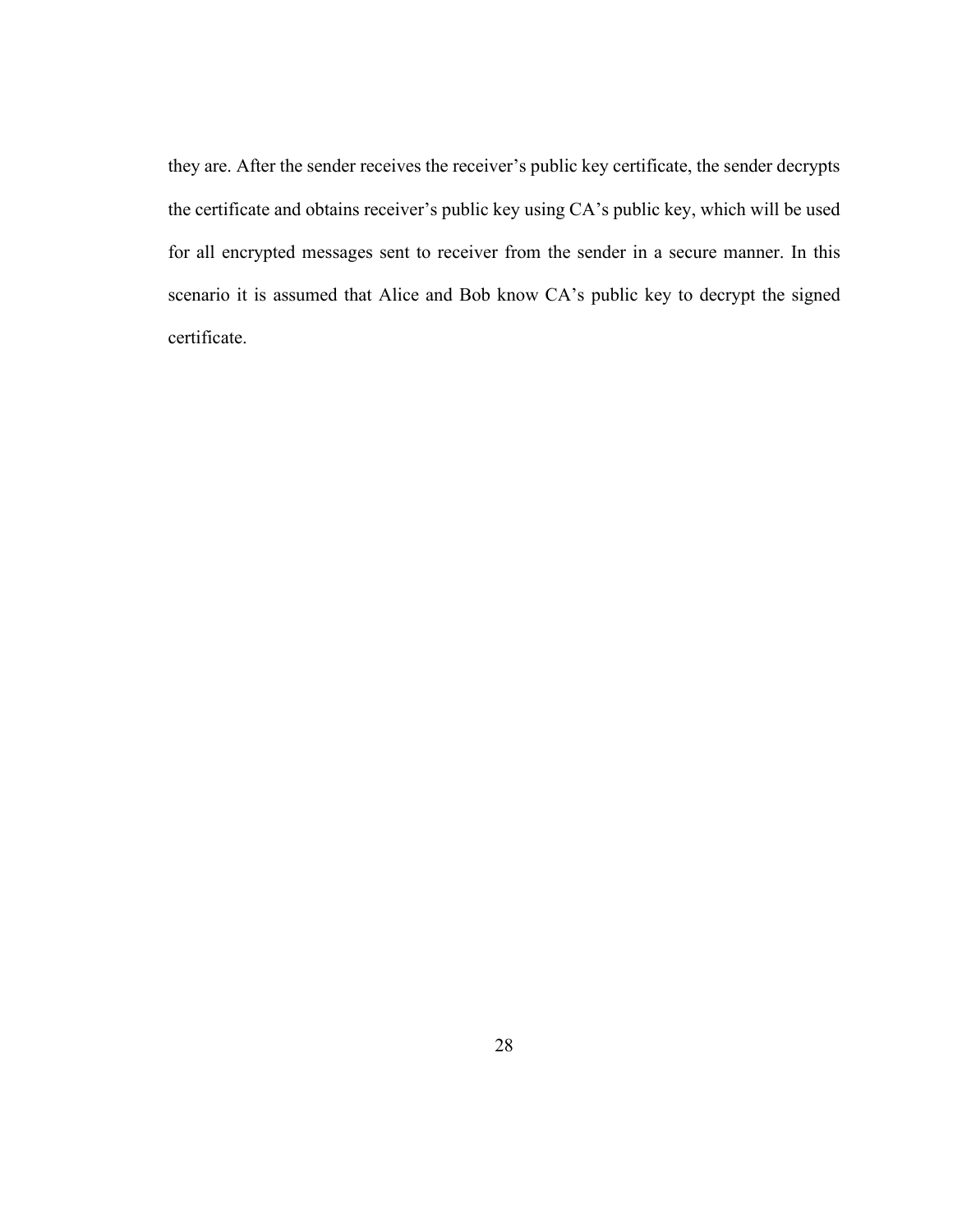# <span id="page-37-0"></span>**CHAPTER 6: PERFORMANCE ANALYSIS AND COMPARISON**

The environment used for the performance analysis is Python 3, the programming language that each algorithm was implemented in. For the implementation of the RSA algorithm, a python library called Crypto was used to aid the implementation. For timing each implementation, the python library time was imported, and a time variable was created at the beginning of the implementation. Another was taken immediately after the algorithm was implemented and the difference between the two times resulted in the total time the algorithm took to fully run.

<span id="page-37-1"></span>

|                 | <b>DES</b>  | <b>AES</b>  | <b>RSA</b>  | Diffie-           | <b>Elgamal</b>    |
|-----------------|-------------|-------------|-------------|-------------------|-------------------|
|                 |             |             |             | Hellman           | <b>Encryption</b> |
| <b>SPEED</b>    | 0.002178300 | 0.000048985 | 0.03258467  | 0.000017770       | 0.000889282       |
| (seconds)       | 986997783   | 006287694   | 50056371    | 566046238         | 993739471         |
| <b>Key Size</b> | $56$ -bit   | $128$ -bit  | $1024$ -bit | $G = 9$ and $P =$ | $164$ -bit        |
|                 |             |             |             | 23                |                   |

*Table 1. Performance Comparison among Five Encryption Algorithms*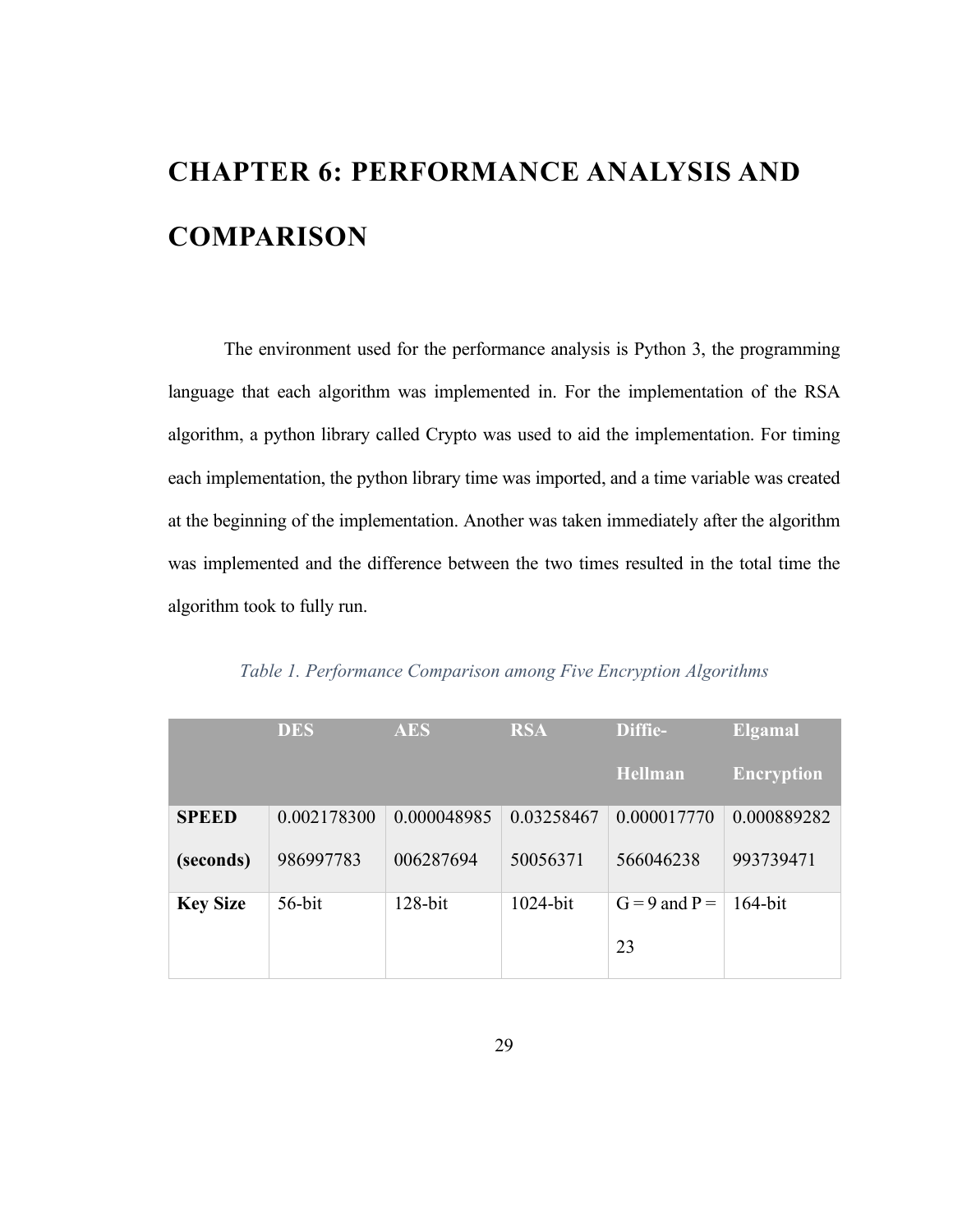| <b>Security</b> | Low | Medium | High | Medium | High |
|-----------------|-----|--------|------|--------|------|
| <b>Level</b>    |     |        |      |        |      |

#### *Table 2. RSA with Varying Key Sizes*

<span id="page-38-0"></span>

| <b>RSA</b> (Key |                    |                    |                  |
|-----------------|--------------------|--------------------|------------------|
| Size)           | 1024               | 2048               | 4096             |
| <b>Speed</b>    | 0.0242533683776855 | 0.0783960819244385 | 1.30468463897705 |
| (Seconds)       |                    |                    |                  |
|                 |                    |                    |                  |

Table 1 shows the performance of various encryption algorithms described and the key size used when evaluating them. The key size for each is relatively small since it is for testing purposes and not for real world scenarios. Each algorithm is implemented and evaluated in Python. The speed row is precise up to 18 decimal digits to ensure an accurate test and comparison. Each encryption algorithm runs at a high level of speed, so the precision is needed to see the minute differences.

Table 2 shows the results of performing encryption and decryption using RSA encryption algorithm with varying key sizes. The results indicate a clear increase in time for each increment in key size. Every time when the key size is doubled, the computational time required is about doubled as well. The increase in security that comes from the increasing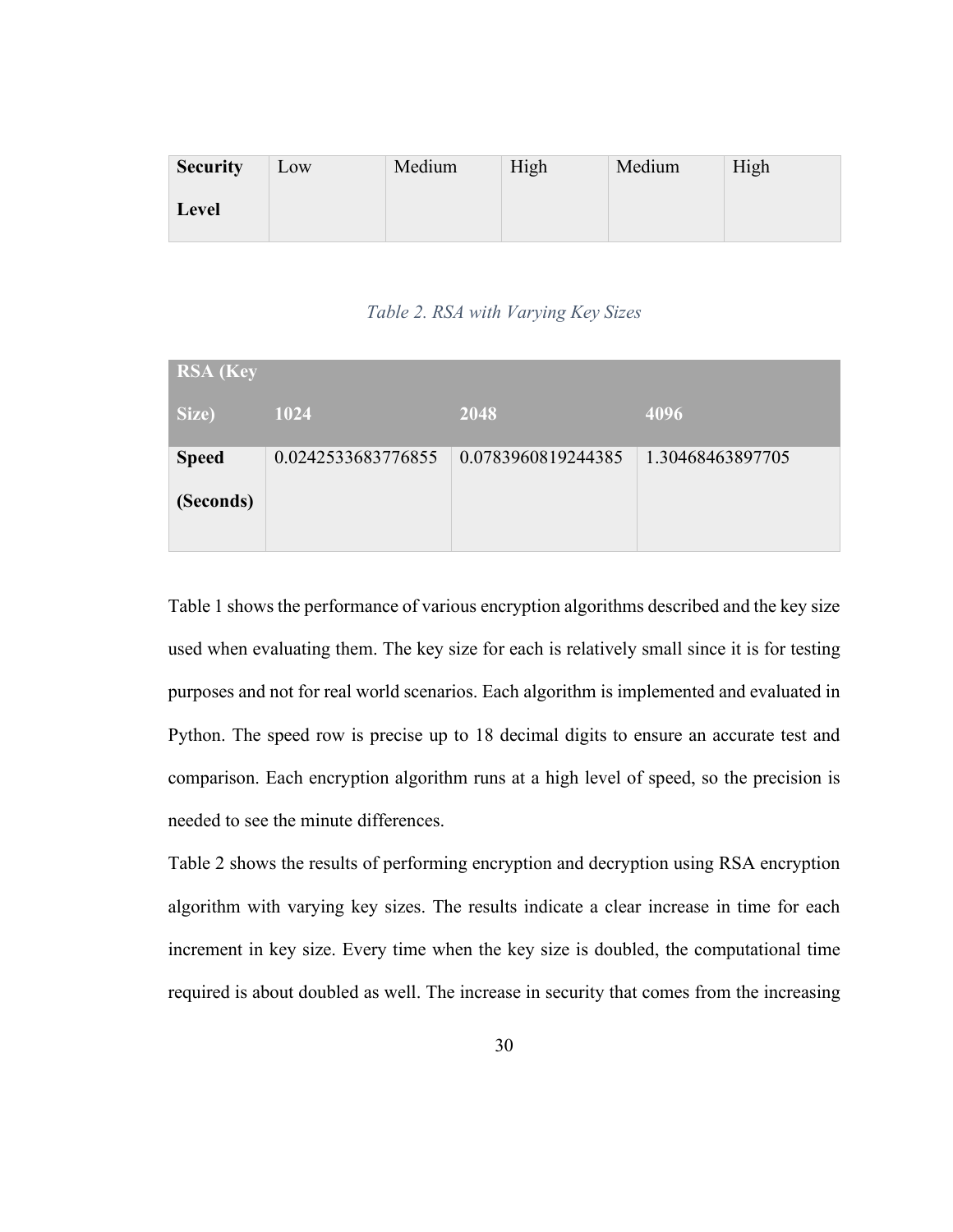key size is accompanied with an increase in computational time and computational power required to perform each encryption and decryption.

#### <span id="page-39-0"></span>**6.1 AES vs DES**

The first two algorithms that will be compared are AES and DES. They are both very similar but also have a variety of differences. One of the first differences is that AES is based on a substitution-permutation network while DES is based on a Feistel cipher network. Another significant difference is the key size between the two, where DES uses 56-bit as a key size and AES can use either 128, 192, or 256-bit. The key size difference is one of the major reasons for AES being more secure than DES. As shown in the table above, AES outperforms in the speed category even with a larger key size, which means it is faster and more secure than DES. DES is no longer considered secure due to the small key size while AES is still considered secure. Due to the small size of DES's key, it can easily be brute forced and is not useable in most real-world environments for this reason.

#### <span id="page-39-1"></span>**6.2 AES vs RSA**

The first two encryption algorithms to be compared are two symmetric key encryptions. Now one symmetric key encryption will be compared to a public key encryption algorithm. As seen in Table 1, RSA is much slower when compared to AES. This is due to a couple of factors with the main one being due to RSA having a much larger key size. RSA is mostly used to encrypt small amounts of information that need a very high security level. One downside of AES is that since it is a symmetric encryption algorithm, the encryptor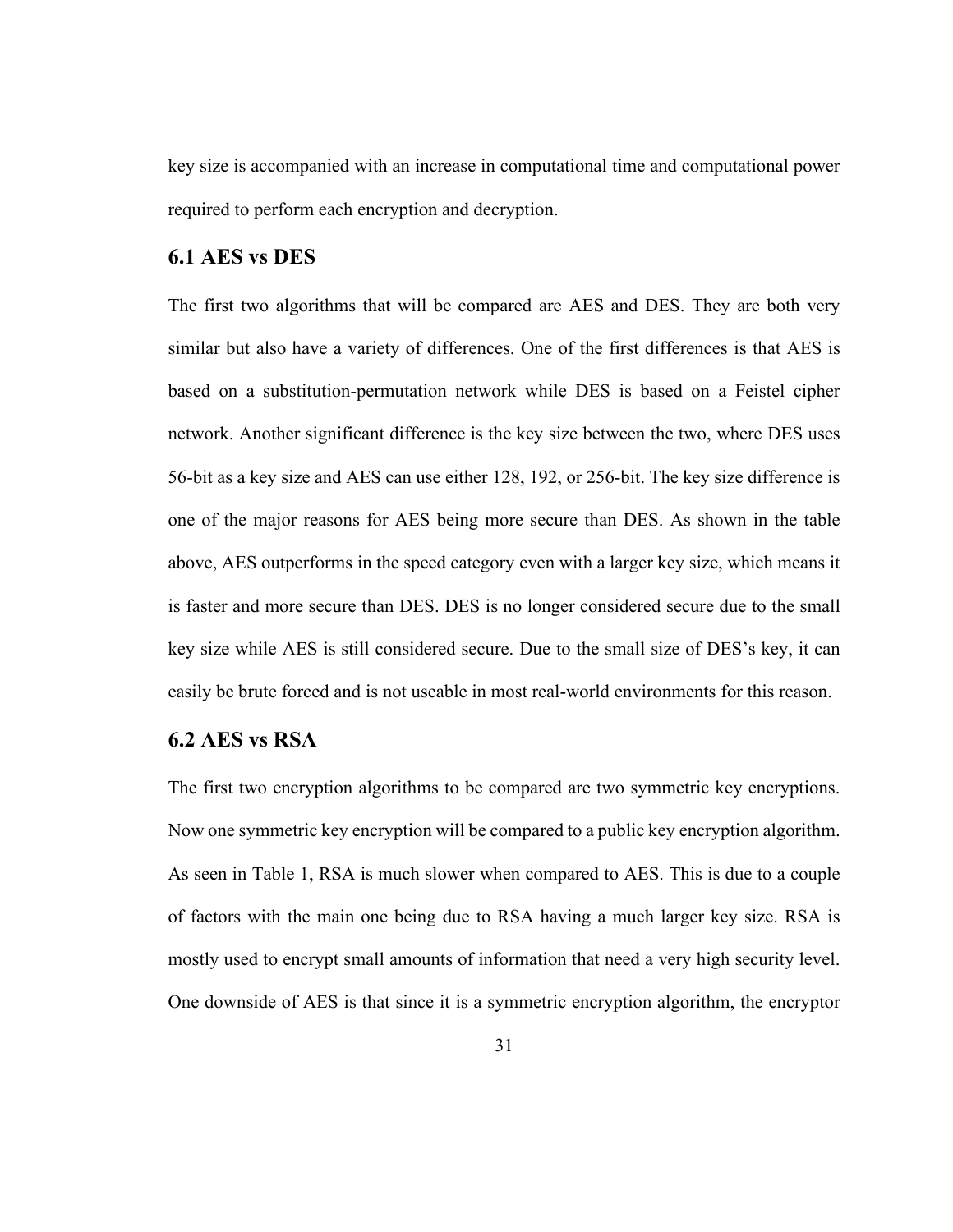and decryptor must know the secret key. This can cause a security issue with managing the key and making sure it is not shared with anyone who should now have the access. Due to these qualities, AES is usually used for bulk encryption because of the high speed it offers. But when certain information is not as large and needs more security, RSA can be used. RSA and AES can also be combined to help take away the negatives of each algorithm. The way this would work would be by the key for AES being encrypted and decrypted via RSA so that the key management issue for AES is less of an issue and the speed problem with RSA is also managed due to it only being used for the key for AES. This is sometimes called a combined cryptosystem due to combining multiple encryption environments together in one.

#### <span id="page-40-0"></span>**6.3 Diffie-Hellman vs Elgamal Encryption**

Instead of the Diffie-Hellman (DH) key exchange having a key size the size of G and P is usually used instead. In table 1, DH outperformed the Elgamal Encryption (EE) when it came to speed, but this was predictable. DH is used to generate a secret key that two users can then use in a symmetric encryption algorithm and it itself does not encrypt or decrypt any plaintext. Alternatively, the EE is used to do a similar task, but it also involves the encryption and decryption part, so it had more steps to do than the DH algorithm. Most of the time, the ciphertext that is produced by the EE is also a symmetric key that is used in algorithms such as AES. DH and EE are very similar due to the EE being based around the DH.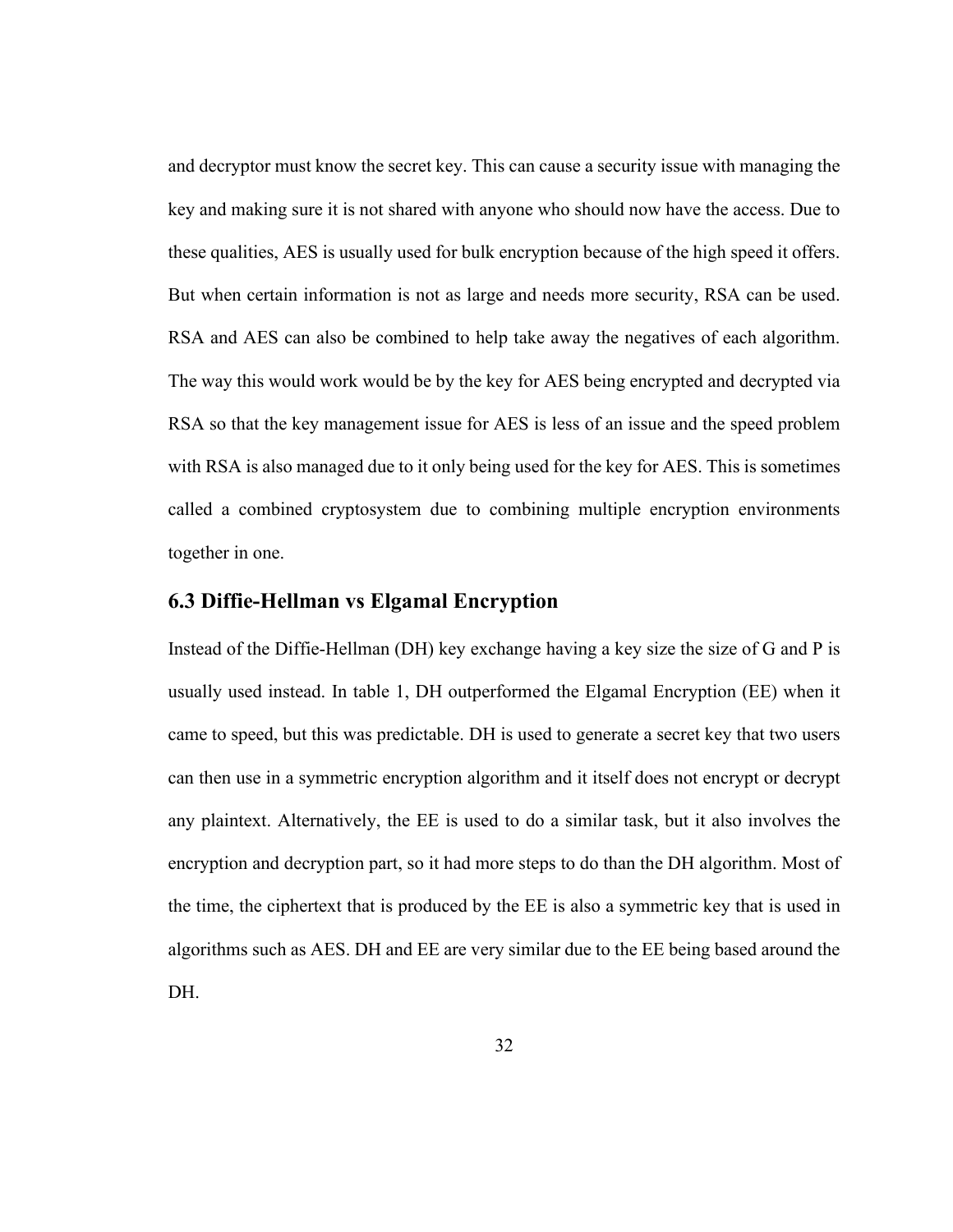#### <span id="page-41-0"></span>**6.4 RSA vs DES**

RSA and AES have been compared but not RSA and DES. DES has the speed advantage over RSA but when it comes to security RSA is the winner. As stated in the AES vs RSA comparison, sometimes hybrid cryptosystems can be formed to have the most benefits with the least number of consequences. RSA can be combined with DES but due to the low security of DES it would make the entire crypto system not very secure. Instead, RSA can form a hybrid cryptosystem with Triple DES (3DES). 3DES is just the DES encryption algorithm expanded 3 times to increase the security of the RSA-DES crypto system to a usable level. RSA would be used to send and receive the security key used in the 3DES algorithm and then the 3DES algorithm would be used to encrypt all data so that speed is not compromised. The security level and speed would still be worse than if AES was used instead [5].

#### <span id="page-41-1"></span>**6.5 Symmetric key vs Asymmetric key**

When comparing asymmetric key encryptions with symmetric key encryptions the same conversations come up. Usually, asymmetric encryptions require a much higher computing power to encrypt information. While symmetric key encryptions are usually also very quick with the cost of a high security level. Most modern symmetric key encryptions are secure enough for practical use, but as technology progresses encryptions algorithms are replaced by newer ones and then the newer ones will eventually be replaced as well. This is like how DES was replaced by 3DES and then 3DES was replaced with AES. Asymmetric key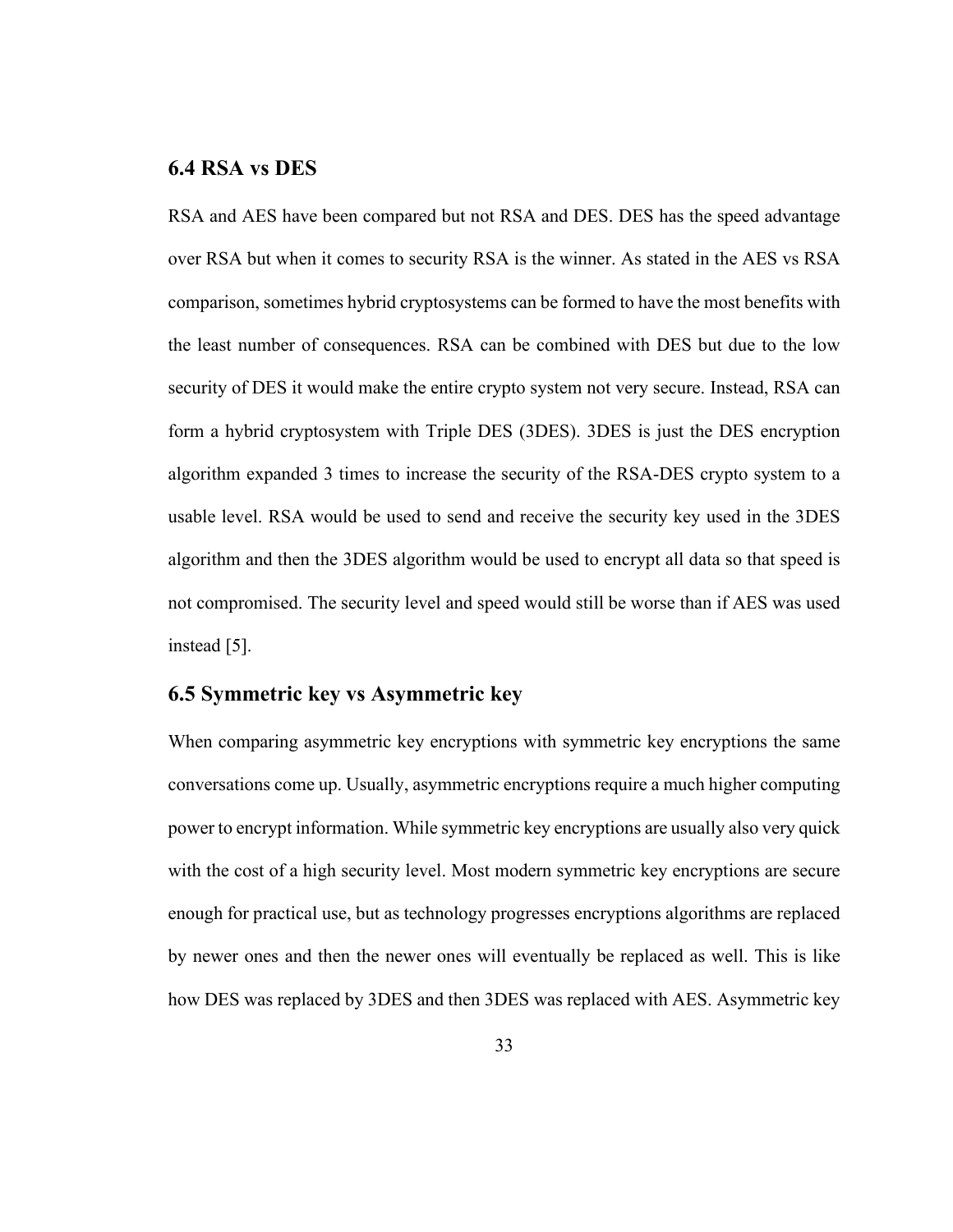encryptions seem to be replaced less due to their high level of security and the difficulty to break them. Therefore, recently the two have started to be combined to perform the fastest most secure encryptions [7].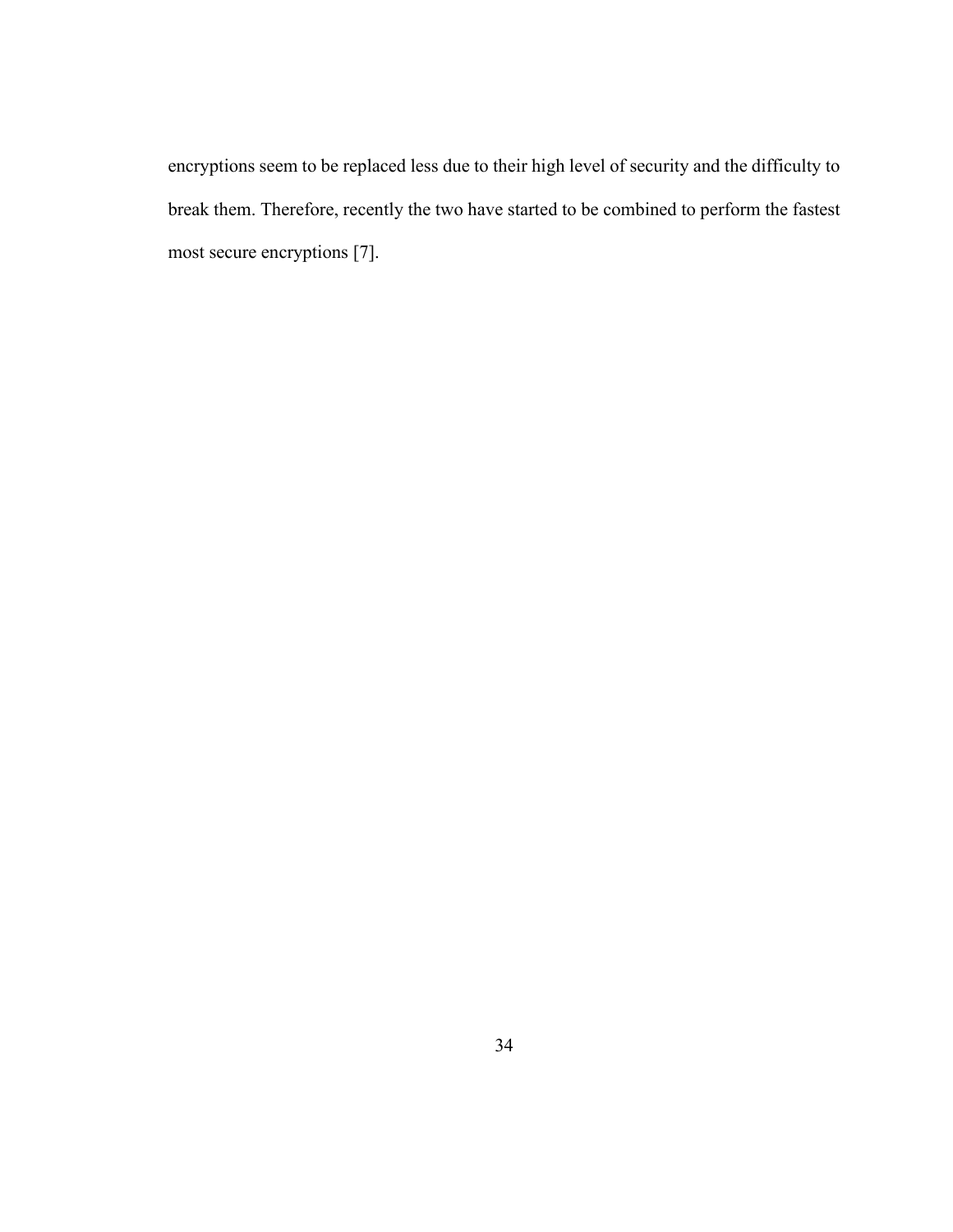## <span id="page-43-0"></span>**CHAPTER 7: CONCLUSION**

After analyzing a variety of different algorithms and types of encryptions, there is a lot of information to conclude. Cryptography is a complex topic with a large mathematical background that can be difficult to understand for general audiences. The topics explored in this thesis go from the very basics of mathematical foundations and encryption algorithms all the way to the implementations of different encryption algorithms. The main two types of encryptions compared were symmetric key encryptions and asymmetric key encryptions.

Asymmetric and symmetric encryption algorithms are both very useful but have different performance results. Sometimes, one is better than the other in certain situations. Symmetric encryption algorithms are used more than asymmetric encryption algorithms due to the speed and computing power required for encryption. In symmetric key encryption algorithms, the speed is rapid, and the encryption does not require a lot of computing power. Symmetric key encryptions are usually used when a large amount of information needs to be encrypted or when security is not the biggest concern. In asymmetric key encryption algorithms, the speed is slower and more computing power is required due to the complexity of the encryption algorithms. Asymmetric encryptions have a higher security level, but the downside is the encryption speed. If security is the priority, asymmetric encryptions with large key lengths are the best to use but if speed needs to be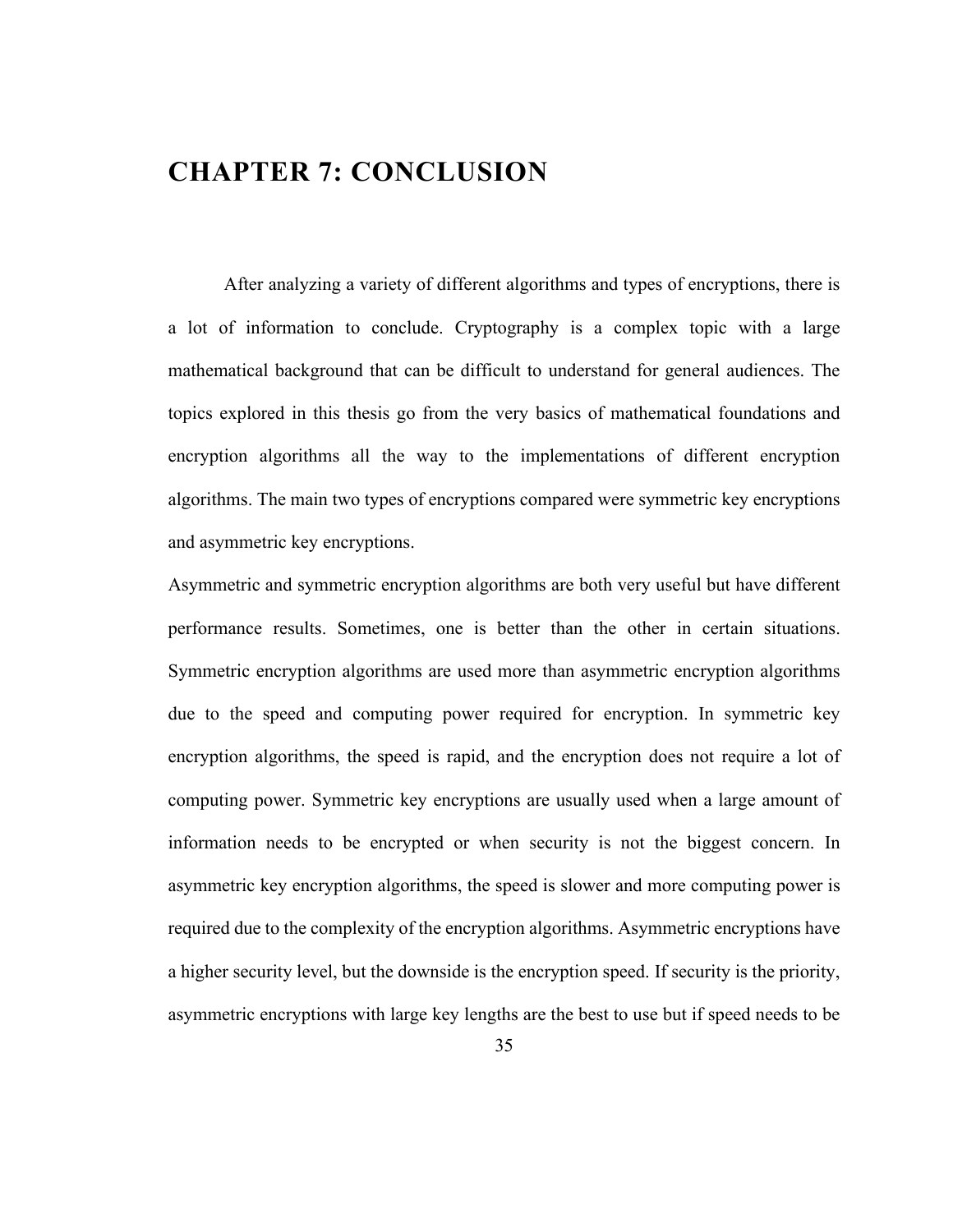prioritized then symmetric key encryptions are superior. When a considerable amount of information needs to be encrypted but the security and speed are both a high priority, then both encryption methods can be combined. The key for the symmetric key encryptions can be generated with an asymmetric key encryption algorithm to provide additional security while using the faster encryption method for the bulk of the encryption.

As computer technology increases and computing power grows every year, the encryption methods that are researched and used has become more and more sophisticated and powerful. Some potential future research in cryptography may contain many different variations of both encryption methods discussed, and eventually a new encryption method altogether may be released. Future potential research topics for me include further analyzing of the most up to date encryption algorithms and implementing them to receive live data. After reading this thesis, readers should have the background knowledge to be able to perform their own encryption algorithm and to be able to decide which encryption algorithm is best for each specific scenario.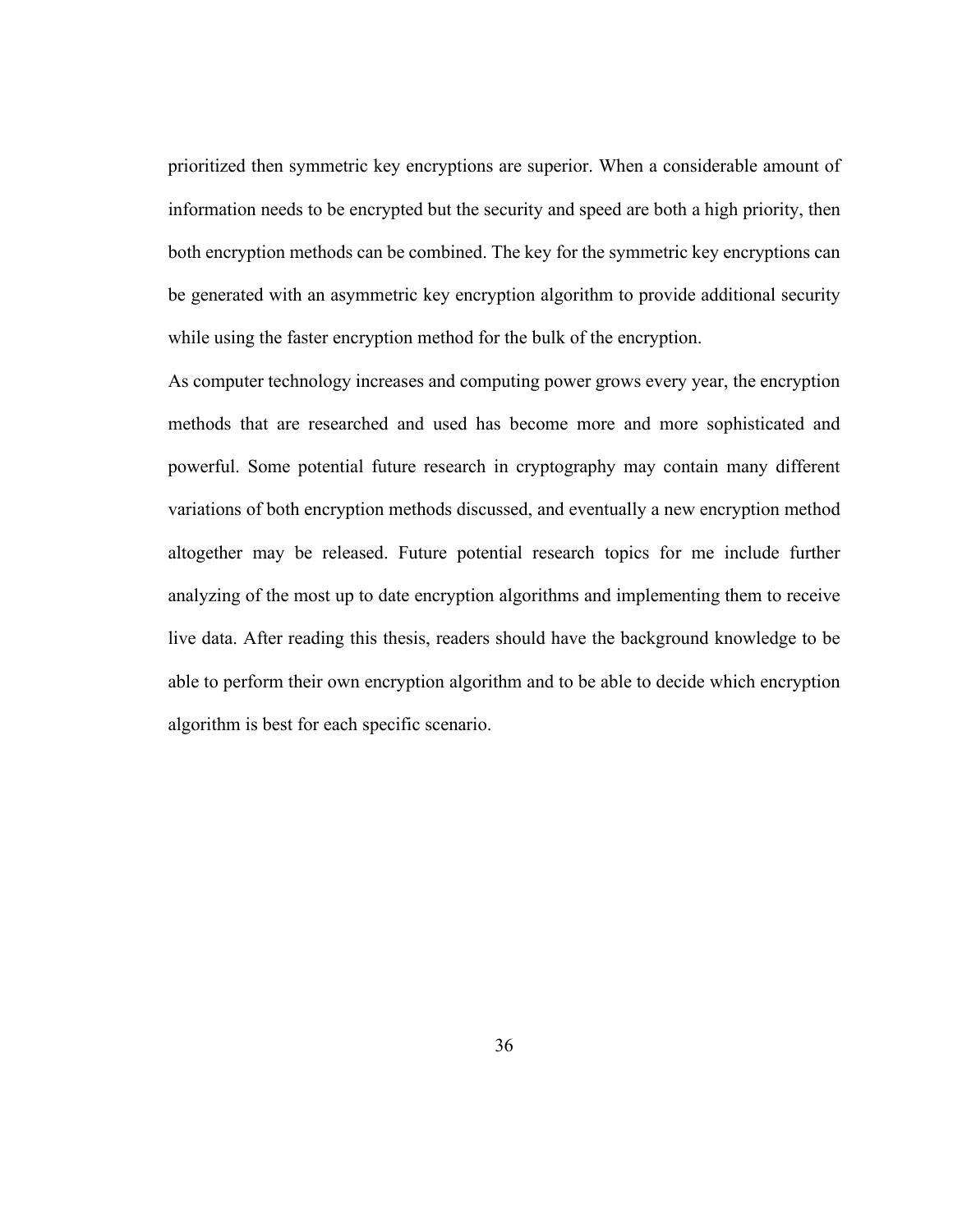## **BIBLIOGRAPHY**

- <span id="page-45-0"></span>[1] Ayushi, "A Symmetric Key Cryptographic Algorithm," *International Journal of Computer Applications (0975 - 8887),* vol. Volume 1 – No. 15, 2010.
- [2] A. Ochani, "DNA Image Encryption Using Modified Symmetric Key (MSK)," IEEE.
- [3] B. Kaliski, "A Survey of Encryption Standards," RSA Laboratories , 1993.
- [4] D. R. M. S.Suguna, "A STUDY ON SYMMETRIC AND ASYMMETRIC KEY ENCRYPTION ALGORITHMS," International Research Journal of Engineering and Technology (IRJET), Volume 3, no. 4, 2016.
- [5] G. Singh, "A Study of Encryption Algorithms (RSA, DES, 3DES and AES) for Information Security," International Journal of Computer Applications (0975 – 8887), vol. Volume 67– No.19, 2013.
- [6] Mazhar Islam, "A New Symmetric Key Encryption Algorithm using Images as Secret Keys," Department of Telecommunication Engineering, University of Engineering and Technology Taxila, Pakistan. 2015.
- [7] M. Abdalla, M. Bellare and P. Rogawayz, "DHIES: An encryption scheme based on the Diffie-Hellman Problem," 2001.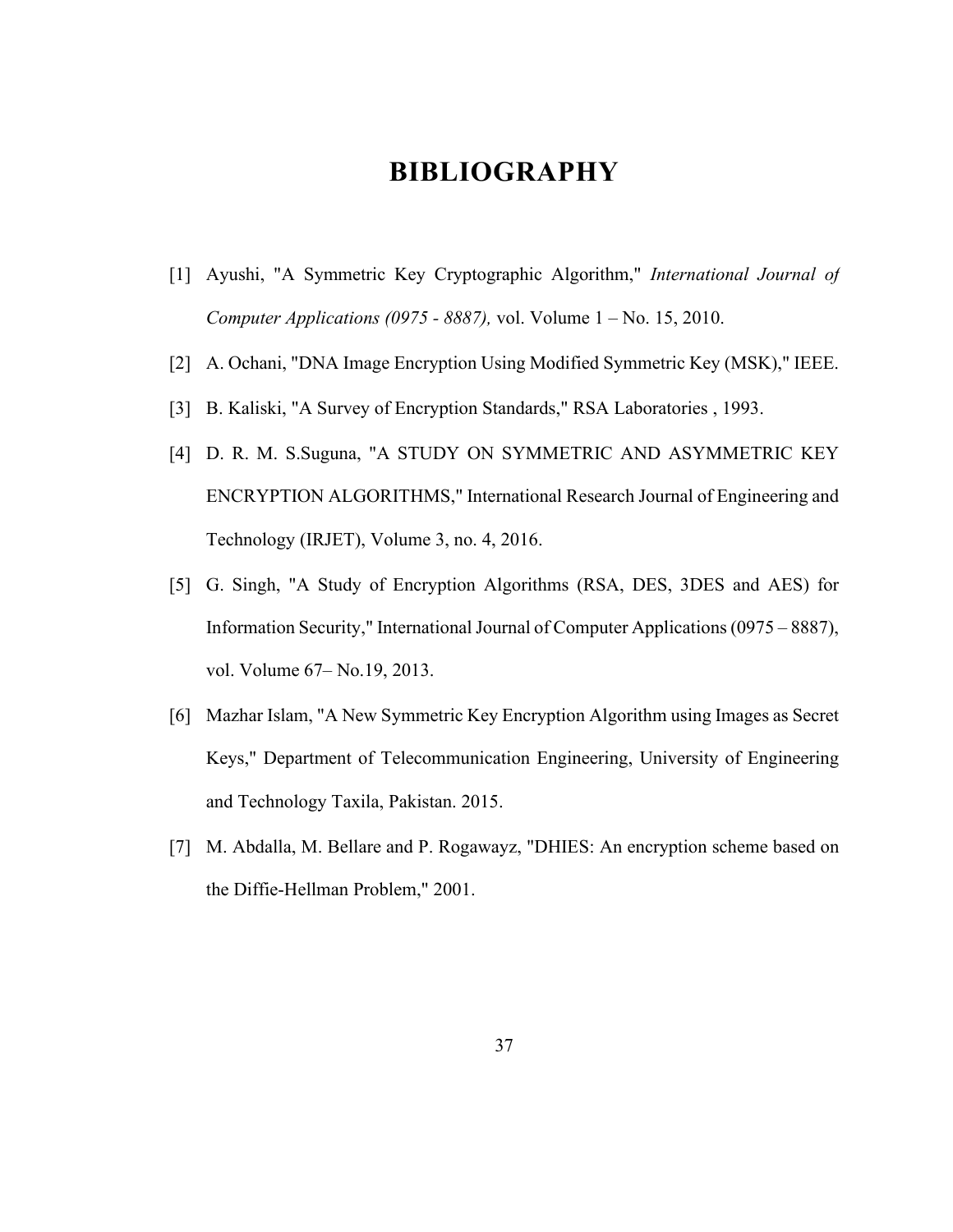- [8] M. A. Matin, M. M. Hossain, M. F. Islam, M. N. Islam and M. M. Hossain, "Performance evaluation of symmetric encryption algorithm in MANET and WLAN," 2009 International Conference for Technical Postgraduates (TECHPOS), Kuala Lumpur, 2009, pp. 1-4, doi: 10.1109/TECHPOS.2009.5412055.
- [9] Mandal, Bidisha, et al. "A Comparative and Analytical Study on Symmetric Key Cryptography." 2014 International Conference on Electronics, Communication and Computational Engineering (ICECCE), 2014, doi:10.1109/icecce.2014.7086646.
- [10] S. Ahmad, "A Comparison between Symmetric and Asymmetric Key Encryption Algorithm based Decryption Mixnets," Graduate School of Engineering, University of Fukui. 2015.
- [11] S. Chandra, S. Paira, G. Sanyal and S. S. Alam, "A comparative survey of symmetric and asymmetric key cryptography," in International Conference on Electronics, Communication and Computational Engineering. 2014.
- [12] S. I. Bani Baker and A. H. Al-Hamami, "Novel Algorithm in Symmetric Encryption (NASE): Based on Feistel Cipher," 2017 International Conference on New Trends in Computing Sciences (ICTCS), Amman, 2017, pp. 191-196, doi:10.1109/ICTCS.2017.54.
- [13] Svetlin Nakov, "Practical Cryptography for Developers" Software University. 2018.
- [14] T. P. Innokentievich and M. V. Vasilevich, "The Evaluation of the Cryptographic Strength of Asymmetric Encryption Algorithms". 2017.